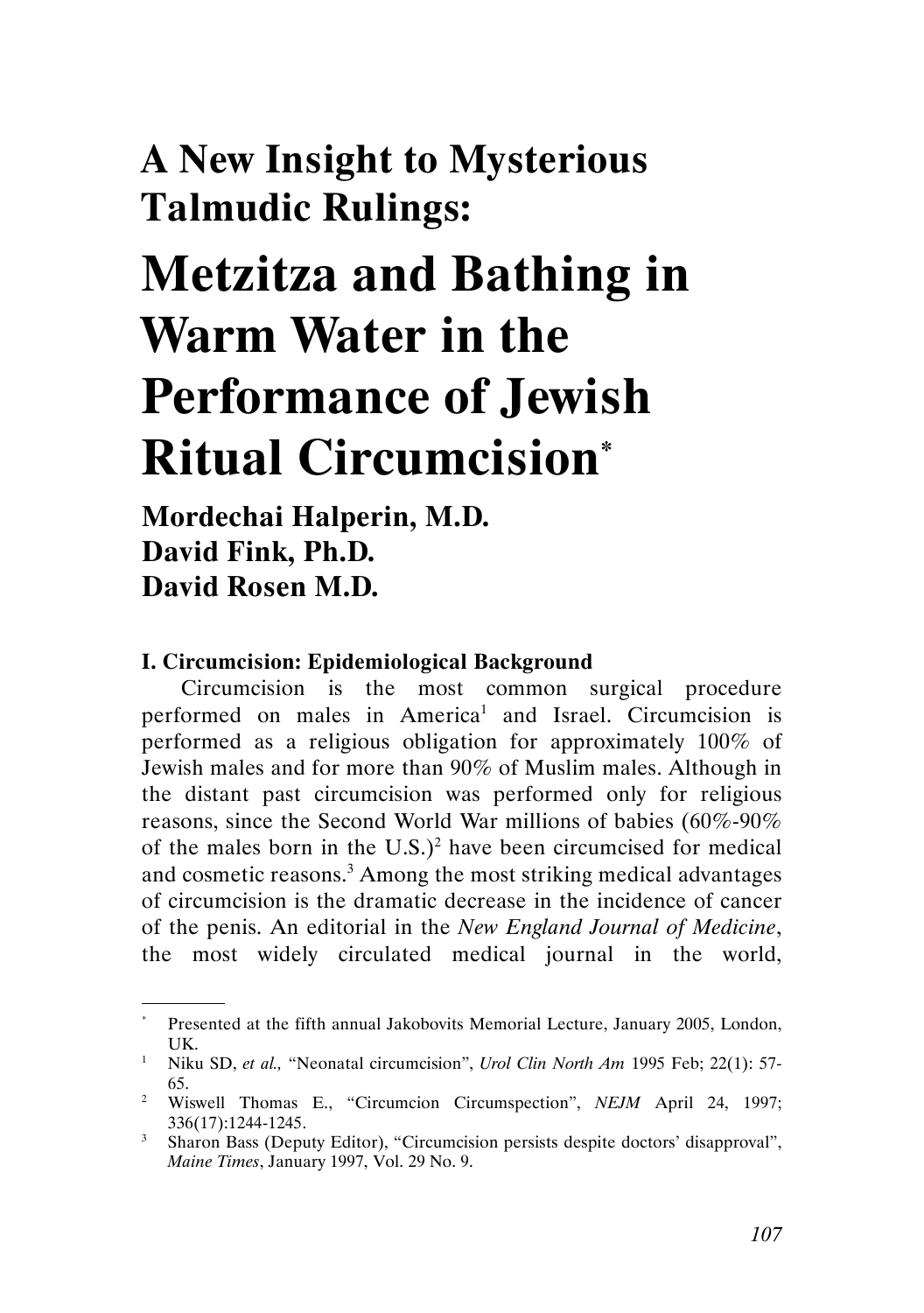summarised the protection against cancer of the penis afforded by circumcision:

"Furthermore, circumcision reduces the risk of penile cancer. In uncircumcised men, the lifetime risk of this cancer is about 1 in 500, as compared with a risk of 1 in 50,000 to 1 in 12 million in circumcised men."<sup>4</sup>

In other words, an uncircumcised man has between 100 and 24,000 times greater risk of developing penile cancer than a circumcised man. Epidemiological data indicate around 11,000 deaths of uncircumcised males in America due to cancer of the penis over the last 45 years. It follows that circumcising the general population in the United States can prevent over 10,000 deaths due to cancer of the penis over the next 50 years.<sup>5</sup>

While circumcision is not an absolutely risk-free procedure, the risks are very minimal. In the past 45 years, there have been only 4(!) deaths in America from complications of this surgical procedure. When we consider the 10,000 lives saved from this procedure, the benefits are clear.

The Sages were quite aware of the potential dangers associated with circumcision. Therefore, they established medical guidelines imbued with halachic status for the purpose of minimising the risks. These guidelines include detailed instructions regarding the circumcision procedure from its preparatory stages through the surgery itself, post-operative follow-up, and treatment.<sup>6</sup> Prerequisites regarding the patients' health and other necessary conditions for the procedure were also specified.

Maimonides' halachic-medical guidelines are typical:

Only a newborn who is free of disease is circumcised, for danger to life supersedes everything; circumcision can be delayed, but it is impossible to restore the life of a baby.<sup>7</sup>

Indeed, during times of religious persecution there is a special commandment of sanctifying the name of God.<sup>8</sup> For example:

 <sup>.</sup> 4 Wiswell Thomas E., ibid.

<sup>5</sup> ibid. Another major benefit of circumcision is the effect in prevention of AIDS, see pp. 181-182 infra.

pp.  $181-182 \text{ m}$  m.<br><sup>6</sup> Shabbat 19:2-3 and the corresponding Talmudic passages and commentaries.

<sup>&</sup>lt;sup>7</sup> Maimonides, *Hilchot Rotseach* 1:18.

<sup>&</sup>lt;sup>8</sup> Maimonides, Hilchot Yesodei ha-Torah 5.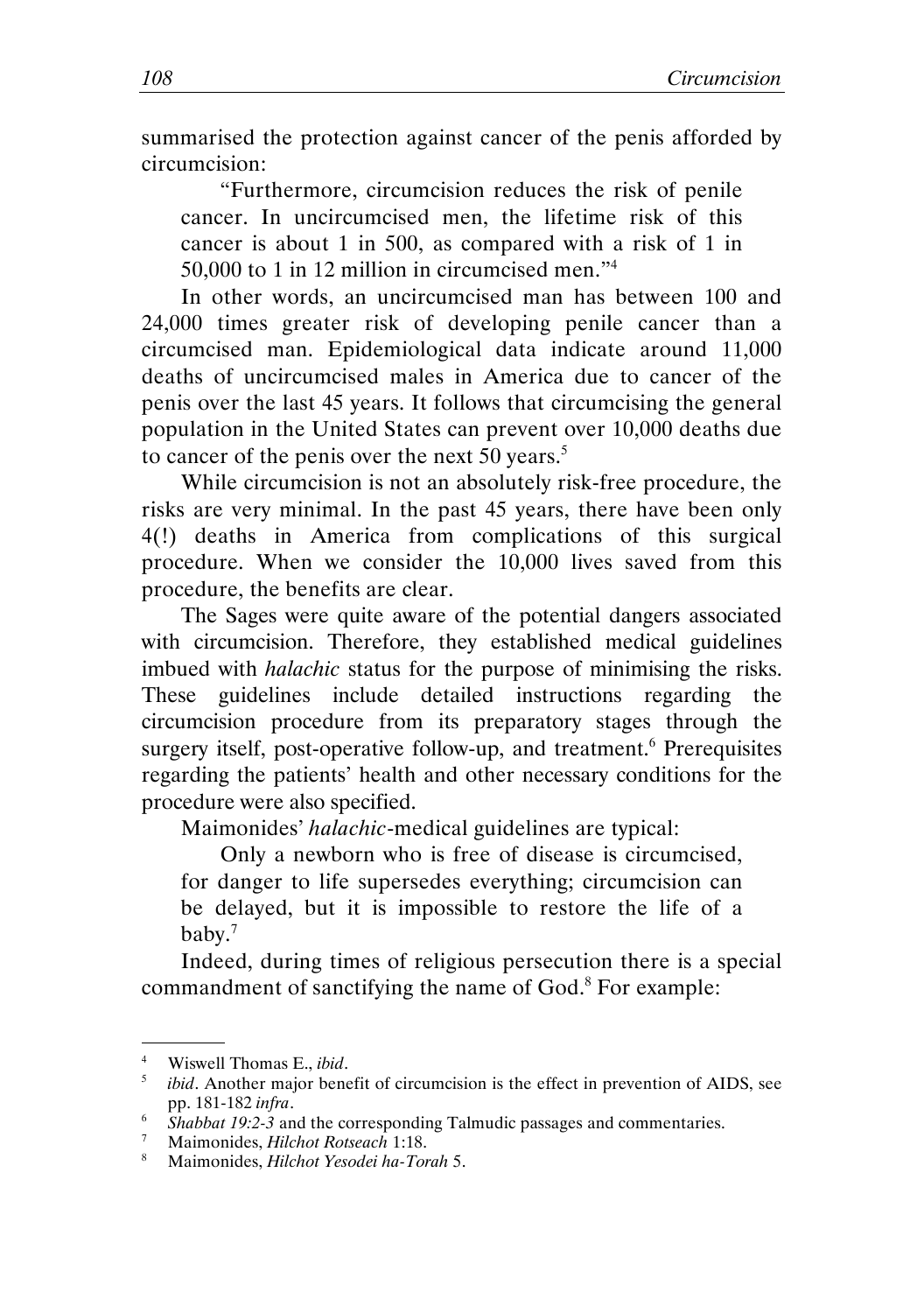'To those who love and keep my commandments' – this is speaking of those who dwell in the Land of Israel and give their lives for fulfilling all the mitzvot.

Why do they execute you? Because I circumcised my son. Why do they burn you? Because I learned Torah. Why do they crucify you? Because I ate matzah. Why do they whip you? Because I fulfilled the mitzvah of Lulav.<sup>9</sup>

But aside from times of religious persecution, it is prohibited to perform a circumcision in a life threatening situation, as made clear by the Talmud and halachic authorities.

#### II. Mohalim and Physicians

Over the last few thousand years this most common surgical procedure has usually been performed by mohalim, not physicians. As an interesting anecdote it should be remembered that according to old traditions a Jewish mohel, rather than the royal physician, was called to perform circumcisions for the royal family in England.<sup>10</sup> As reported in the press, the circumcision of Crown Prince Charles took place in Buckingham Palace and was performed by Rabbi Yaakov Snowman, the official mohel of the London Jewish Community.<sup>11</sup>

In the United States, where the majority of newborns are circumcised even though they are not Jewish, most of the procedures are performed by physicians. In Israel, on the other hand, where the tradition of circumcision did not begin in the 20th century, over 99% of the circumcisions are performed by experienced mohalim. In recent years there have been rumours of attempts to transfer the responsibility for circumcision from the mohalim to physicians. Despite such widely publicised attempts, there are still only few physicians with practical experience in performing circumcision in Israel. The experienced mohalim continue the ancient tradition whilst employing modern pharmacology combined with traditional wisdom which has been passed on through the generations.

Yalkut Shimoni, Yitro 292 and Va-Yikra Rabba (Vilna ed.) 32 s.v. va-yetsei ben.

<sup>&</sup>lt;sup>10</sup> "In England, the Royal House has a long tradition requiring that all male children be circumcised by the Jewish "mohel" of London", Alfred J. Kolatach's The Jewish Book of Why (Middle Village, New York; Jonathan David, 1981).

<sup>11</sup> http://funspot.net/malka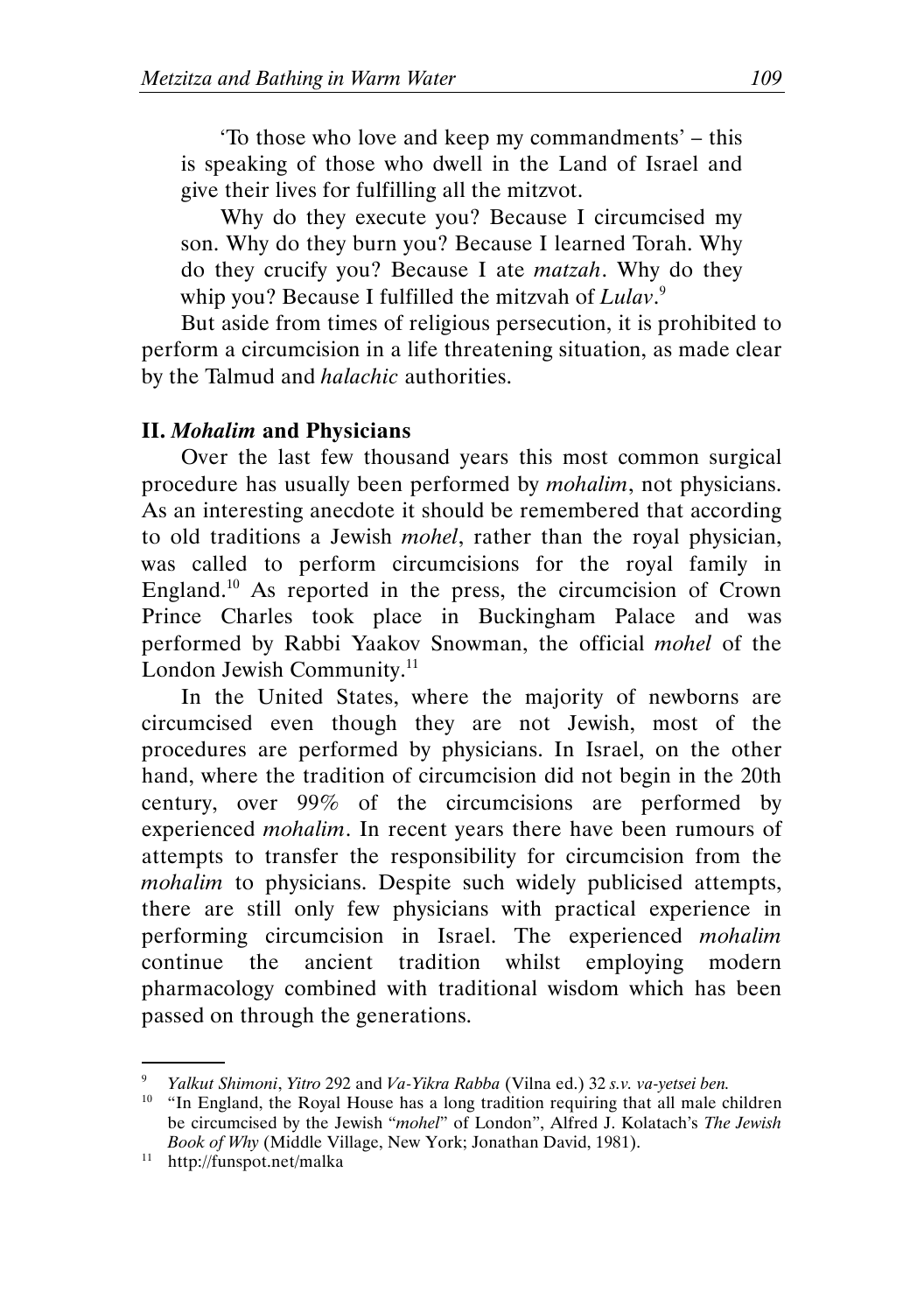As a result of their vast experience garnered over the years, mohalim have assembled much medical knowledge as seen in the halachic literature. Some of this knowledge first became known to the medical community hundreds of years after it had been in use by mohalim. Some of it is still absent in medical literature today. An interesting example is the understanding of inherited haemophilia: the Sages perceived the principles of genetic inheritance of this disease around 1500 years before the medical community.

#### III. Inheritance of Hemophilia

Excessive blood loss is the main life-threatening risk factor for circumcision. Bleeding is a serious concern for someone with a blood clotting disorder. The most common example of such a disorder (1:10,000 average occurrence<sup>12</sup>) is type A hemophilia. A hemophiliac can easily bleed to death from a cut or wound. Before the advance of modern medicine, the condition might only have been recognized when the baby bled to death from a circumcision.

Type A hemophilia is a genetic disorder with a recessive, singlegene, sex-linked inheritance. It causes a deficiency of functional plasma coagulation factor VIII. In general, women with this gene on one of the X chromosomes are asymptomatic carriers of the illness, while their male offspring who inherit this faulty X chromosome develop the illness. In 1784, an American doctor named Fordyce published the first report of observations on the familial transmission of hemophilia<sup>13</sup>. And in 1803, John Conrad Otto (1774-1844) offered the first clear medical description of the illness.<sup>14</sup>

In contrast to this relatively recent understanding of hemophilia and its inheritance, the Babylonian Talmud<sup>15</sup> (compiled in the sixth century) and subsequent halachic literature (Maimonides, <sup>16</sup> Me'iri,<sup>17</sup> and R. Moshe Isserles – Rema<sup>18</sup>), identify a

<sup>&</sup>lt;sup>12</sup> Harrison's *Principles of Internal medicine*,  $14<sup>th</sup>$  edition (1998) p. 737.

<sup>&</sup>lt;sup>13</sup> Y.L. Katzenelsohn, Ha-Talmud ve-Chochmat ha-Refuah, (pub. "Chayim", Berlin, 1928), p. 277.

<sup>&</sup>lt;sup>14</sup> Otto JC, Med Respiratory 6:1, 1803. Cited in: Rosner F, Ann Intern Med 70:833, 1969; Steinberg, Enc. Hilchatit Refu'it 3 (Schlesinger Institute, Jerusalem, 5752), s.v. milah, note 459.

<sup>15</sup> Yevamot 64b.

<sup>&</sup>lt;sup>16</sup> Maimonides, *Hilchot Milah* 1 at end.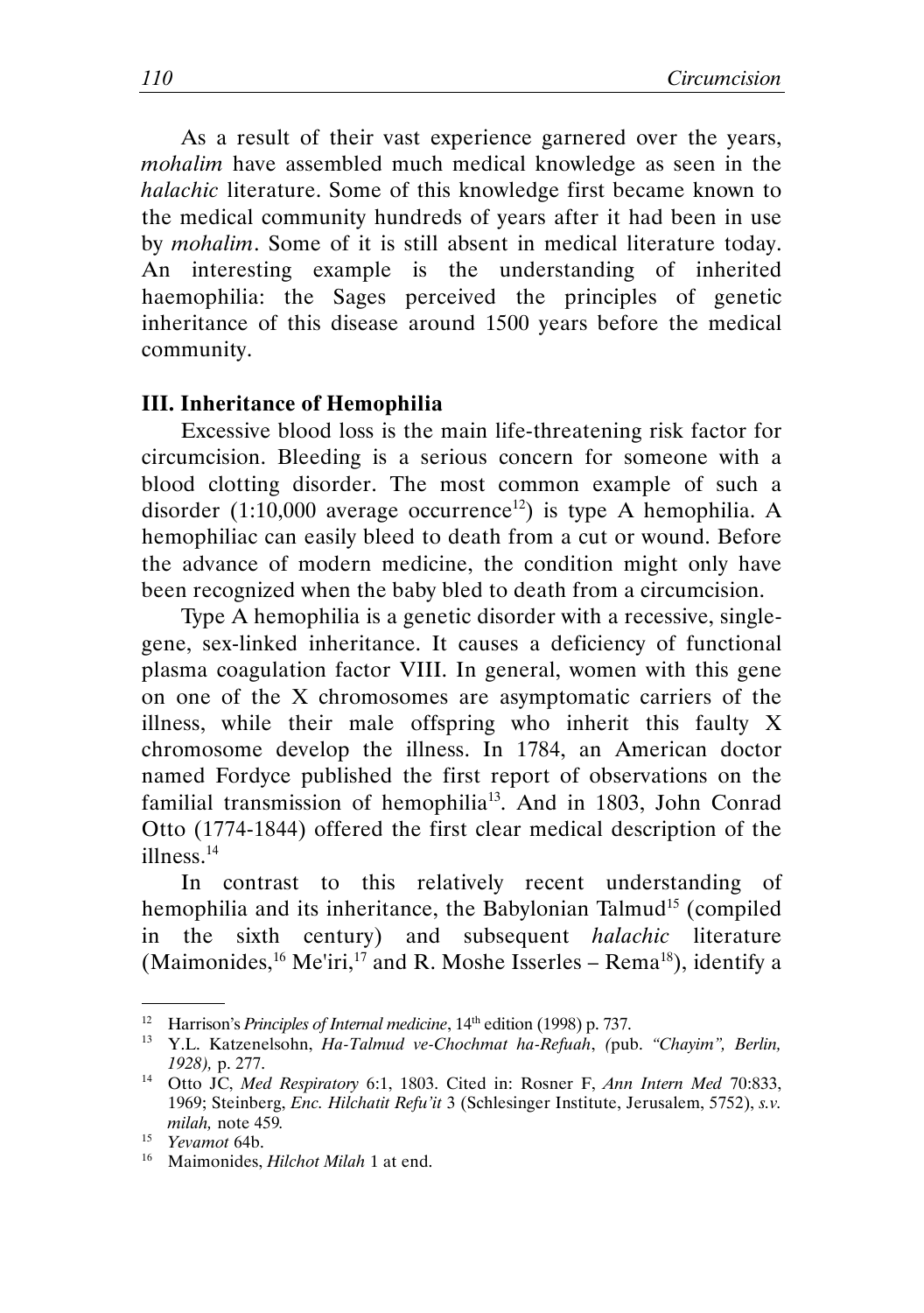method of transmission for this dangerous affliction – from the **mother** to the son.<sup>19</sup> With this novel observation,<sup>20</sup> the sages initiated a law that forbade not only circumcising a baby whose brothers had died from a Brit Milah, but also a baby whose cousins from his mother's side had died following a circumcision.<sup>21</sup> They feared that his maternal cousins carried this inherited disorder and that therefore he was at a significant risk of dying from the procedure.<sup>22</sup>

#### IV. Hypospadias Hidden by a Complete Prepuce

A further example of medical information which was previously known to mohalim and only recently incorporated in modern medical literature involves the rare phenomenon of hypospadias<sup>23</sup> hidden by a complete prepuce. Until less than 30 years ago, it was generally accepted in medical literature that hypospadias occurs only with an incomplete prepuce. At the end of the 1980s descriptions of this pathological condition began to appear in medical literature, $^{24}$  whilst halachic literature had mentioned the phenomenon over 100 years earlier.<sup>25</sup> In addition, *mohalim* had for generations transmitted an oral tradition regarding this condition. Thus, this rarely occurring penile birth defect offers another example of medical knowledge that was known to the traditional mohel, but only recently realized in the medical community.

 <sup>.</sup> <sup>17</sup> Beit ha-Bechira on Yevamot 64b.<br><sup>18</sup> Notes on *Yoreh De*'ah 263:2

<sup>&</sup>lt;sup>18</sup> Notes on *Yoreh De'ah* 263:2.<br><sup>19</sup> Y L Katzenelsohn *Ho-Talm* 

<sup>19</sup> Y.L. Katzenelsohn, Ha-Talmud ve-Chochmat ha-Refuah, pp. 231-226.

<sup>&</sup>lt;sup>20</sup> Julius Preuss, Biblical and Talmudic Medicine, (Translated and edited by Fred Rosner, Hebrew Publishing Company, New York, 1978) p. 245.

<sup>21</sup> Babylonian Talmud, Yevamot 64b

<sup>&</sup>lt;sup>22</sup> Centuries later there were rabbis who, due to absence of a detailed explanation of this halacha (which today we know to be based on inherited haemophilia), followed the medical science known in their time and therefore tended to equate males and females. For example, Rabbenu Manoach, quoted in Beit Yosef Y.D. 263.

<sup>&</sup>lt;sup>23</sup> A description of the anatomy, pathology and pathophysiology of hypospadias is discussed in Section 13 below.

<sup>&</sup>lt;sup>24</sup> Hatch DA, Maizels M, Zaontz MR, Firlit CF, "Hypospadias hidden by a complete prepuce", Surg Gynecol Obstet 1989 Sep;169(3):233-234.

<sup>&</sup>lt;sup>25</sup> R. Yosef Chaim (Ben Ish Chai), Resp. Rav Pe'alim, Even ha'Ezer, III:12. See section 14 below.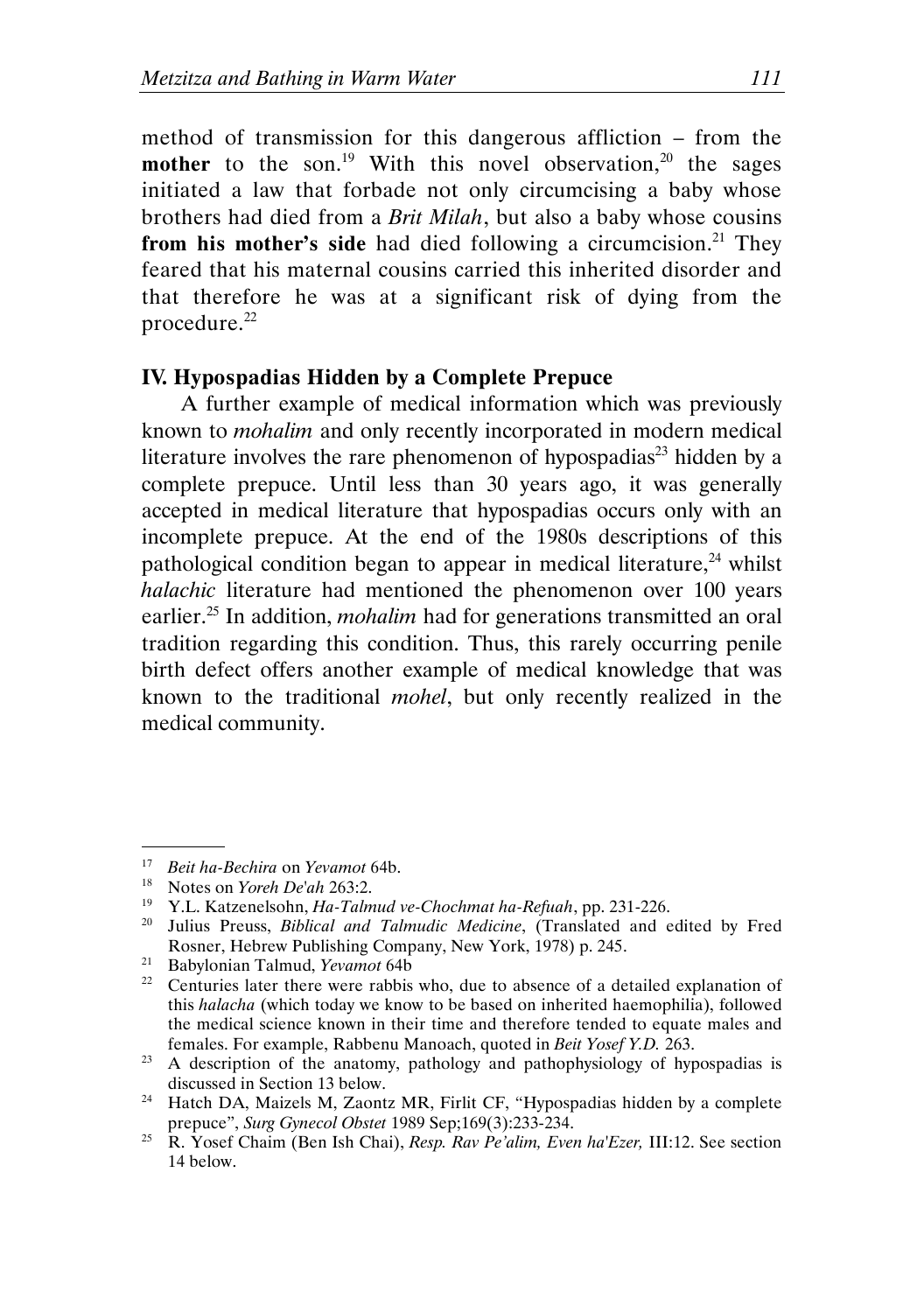#### V. Newborn Anemia Due to Hemolytic Jaundice

A newborn hemolytic disorder occurs when antibodies from the mother destroy the fetus's red blood cells by diffusing from the maternal blood stream through the placenta and into the fetal blood. This is the most common cause for newborn anemia (a deficiency of red blood cells). In the majority of cases, a newborn hemolytic disorder is caused by a mismatch between the mother and the fetus for the presence of Rh antigen D on their red blood cells (RBCs), or a mismatch in their blood types. In rarer cases, it is caused by a mismatch in other antigens found on RBCs.<sup>26</sup> The pathological mechanism is as follows: some of the fetal RBCs pass into the mother's circulation. These fetal RBCs have surface antigens never before "seen" by the mother. Her immune system considers the surface antigens to be part of a foreign entity and she thus forms antibodies against these foreign antigens and any RBCs that express them on their surface. Passing through the placenta, these antibodies cause massive destruction of the fetus's RBCs, which can even continue a few days after the baby is born. The substantial breakdown of the RBCs causes the newborn's plasma bilirubin to increase at a greater rate than the ability of the newborn's immature liver to metabolise and excrete it. As the plasma bilirubin rises, the newborn's skin and conjunctiva develop a more yellow coloration, which is called jaundice. When the RBC breakdown also outpaces the production of new RBCs, he/she has anemia as well. Therefore, newborn jaundice is a clear warning sign of the possibility<sup>27</sup> of a newborn hemolytic anemia.

The connection between newborn jaundice and newborn hemolytic anemia first appeared in the Babylonian Talmud<sup>28</sup> in the context of threats to the life of a baby circumcised prior to the resolution of the anaemia, hundreds of years before any recorded report in the medical literature:<sup>29</sup>

"Rabbi Nathan said... Once I was going to Kaputkia. A woman came before me who had circumcised her first son

<sup>&</sup>lt;sup>26</sup> M. Shochat and Sh. Ashkenazi, Refu'at Yeladim, 3rd. ed., Pt. 1, pp. 121-123.

 $27$  There can be other causes for newborn jaundice, which include completely different pathologies or the common occurrence of physiologic jaundice, where a developmentally delayed liver is unable to excrete the normal amount of plasma bilirubin during the first few days after birth.

<sup>28</sup> Shabbat 134a.

<sup>&</sup>lt;sup>29</sup> Levy Yaakov in *Noam* 10, 168-179 (1967).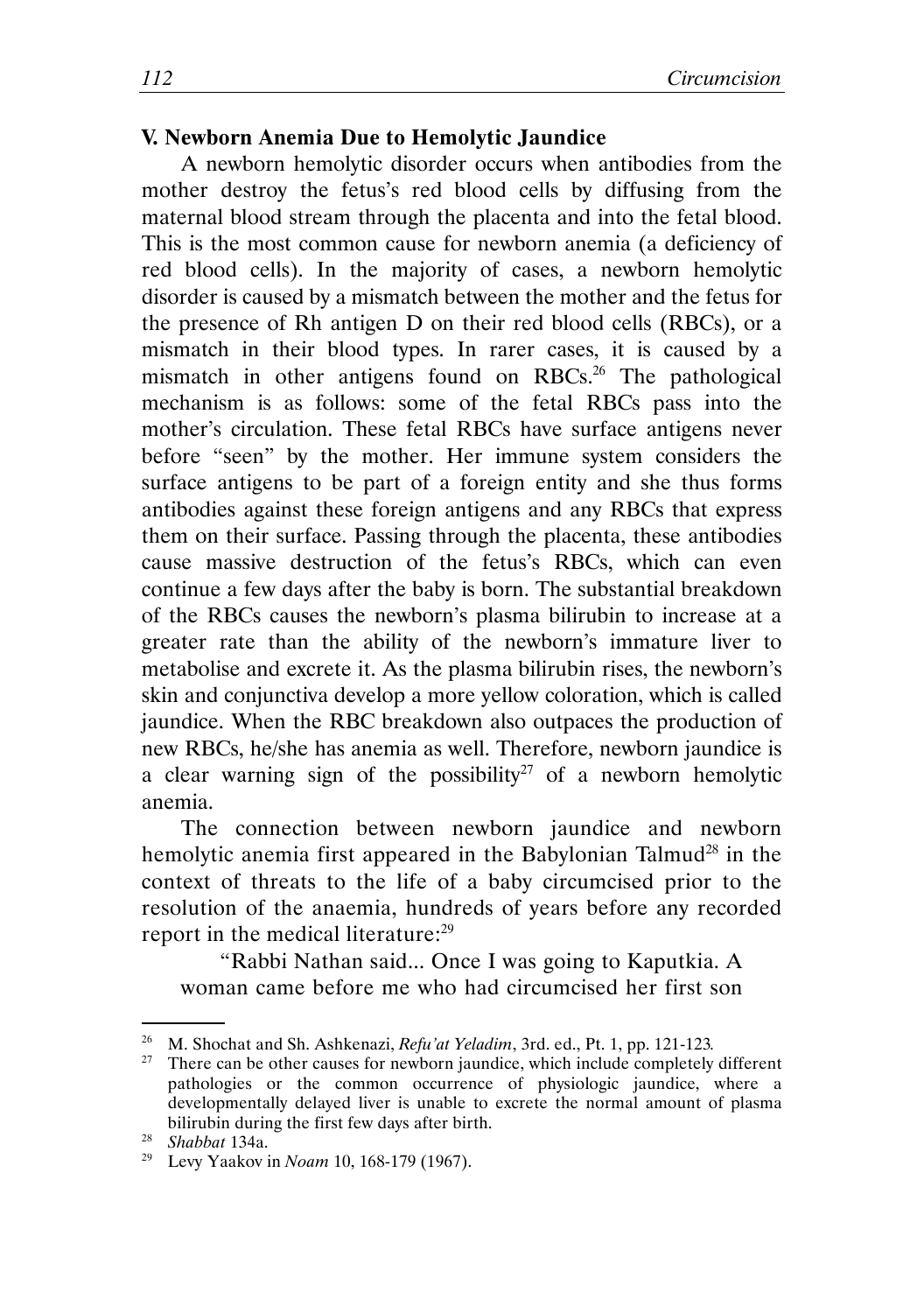who died and her second son who died. She brought her third son before me. I saw that he was *varok* [yellow<sup>30</sup>]. I examined him, but did not find 'circumcision blood.' I said to her: wait with him until he is full-blooded. She waited with him and than circumcised him and he lived. They called him 'Nathan' after me."

Rabbi Nathan describes two stages in his diagnostic observations:

- 1. A diagnosis of newborn jaundice: "I saw that the infant looked yellow."
- 2. A diagnosis of anemia: "I did not find 'circumcision blood.'"

Following this diagnosis, Rabbi Nathan instructs the woman to wait and not perform the circumcision until his anemia had subsided, "wait until he is full-blooded." The woman followed Rabbi Nathan's recommendations and her son was circumcised at a later time, thereby avoiding the lethal complication that killed his brothers.

#### VI. The Mystery of Metzitza

Among the obligations of the *mohel* is *metzitza* – sucking the area of circumcision immediately after the foreskin is removed. In the Mishna<sup>31</sup> The Sages did not specify the details of the procedure. But one of the mediaeval authorities, Rabbi Yaakov Hagozer<sup>32</sup> gives specific instructions:<sup>33</sup>

"Metzitza… How? After the incision and splitting the membrane, one immediately brings the penis into his mouth and sucks the blood with all one's strength."

Physiologically, metzitza of the distal portion of the penis applies a negative pressure on the tissue and blood vessels of the

 <sup>.</sup>  $30$  'Yarok' in many Talmudic passages means 'yellow'. Cf., for example, *Berachot* 25a and Rashi s.v. choli she-shemo galintsa, and Otsar Lo'azei Rashi by R.M. Catane, no. 18. See Aruch ha-Shalem s.v. Yarok.

 $31$  Shabbat 19:2.

 $32$  A mohel who lived during the first half of the thirteenth century (Ya'akov Segel Glasburg Hamohel, Shochet U'Bodek D'Kahal Kadosh Berlin, in the Introduction of Sefer Zichron Brit L'Rishonim, Berlin 5652, facsimile reprint, Jerusalem, 5732, p. VIII.)

<sup>33</sup> Zichron Brit L'Rishonim (ibid), p. 20.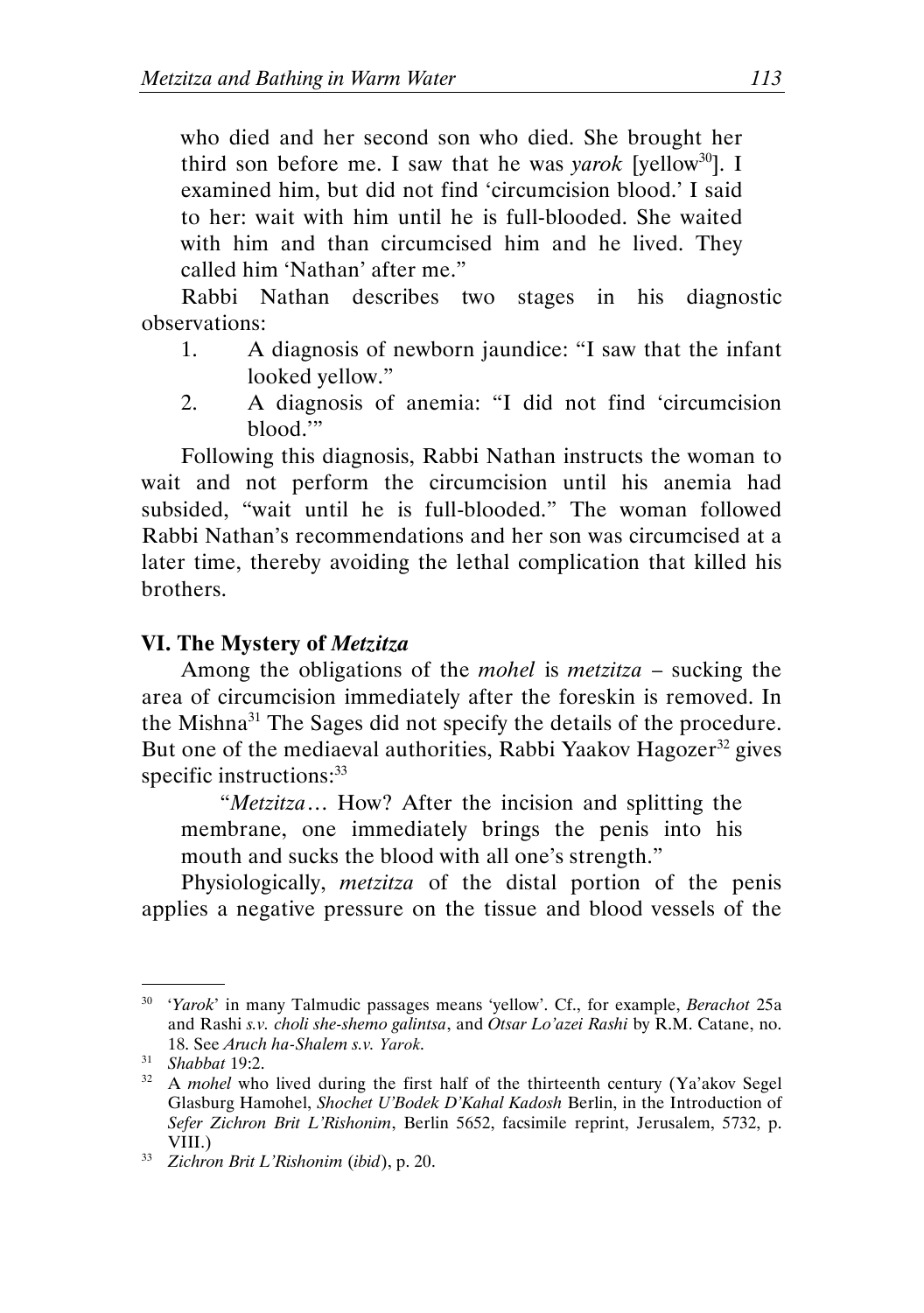glans penis<sup>34</sup> (the head of the penis), thus increasing the pressure gradient between the blood vessels at the base of the penis and those at the glans (the clinical significance of raising this pressure gradient will be discussed in Section 19 below).

The Talmud makes clear that the obligation to perform Metzitza derives from medical considerations and is intended to prevent danger:<sup>35</sup>

Rav Papa said: A mohel who does not perform Metzitza endangers the baby and is dismissed.

Is this not obvious? Since we desecrate the Shabbat for it, it is obviously a danger [and thus it is proper to dismiss someone who fails to do so. What is Rav Papa's statement adding for us?].

You might say [had Rav Papa not made this statement] that this blood is stored up [so sucking it out is not a desecration]. Now we have learned [from Rav Papa] that the blood is the result of a wound [thereby sucking it out is desecrating the Sabbath].

So sucking is like a bandage and cumin. Just as when one does not apply a bandage and cumin there is danger, so here too if one does not perform *Metzitza*, there is danger.

Maimonides followed this opinion:<sup>36</sup>

"How is the circumcision performed? The foreskin covering the glans is cut off until the entire glans is revealed. Afterwards, the soft membrane that is beneath the skin should be split along the midline with one's nails and peeled back to either side until the flesh of the glans is revealed. Afterwards, one should suck the place of circumcision until the blood in the further reaches will be extracted, to avoid any dangerous situations. Anyone who does not perform this metzitza is removed from his position. After the metzitza is done, he should apply a bandage, a compress, or the like."<sup>37</sup>

<sup>&</sup>lt;sup>34</sup> The Hebrew term 'atarah' means glans penis. Dr A.M. Mazia in his Sefer ha-Munachim le-Refu'ah u-le-madda'ei ha-Teva, Jerusalem, 5694; See Beit Yosef Y.D. 264 regarding the question of the Spharadic authorities in this matter; cf. commentaries ad loc.; Rabbi Yosef Kafih on Hilchot Milah 2:6.

<sup>35</sup> Shabbat 133b.

<sup>&</sup>lt;sup>36</sup> Hilchot Milah, chapter 2.

 $37$  Viz. 'or medicinal powder which staunches the blood,' Shulchan Aruch, Y.D. 264:3.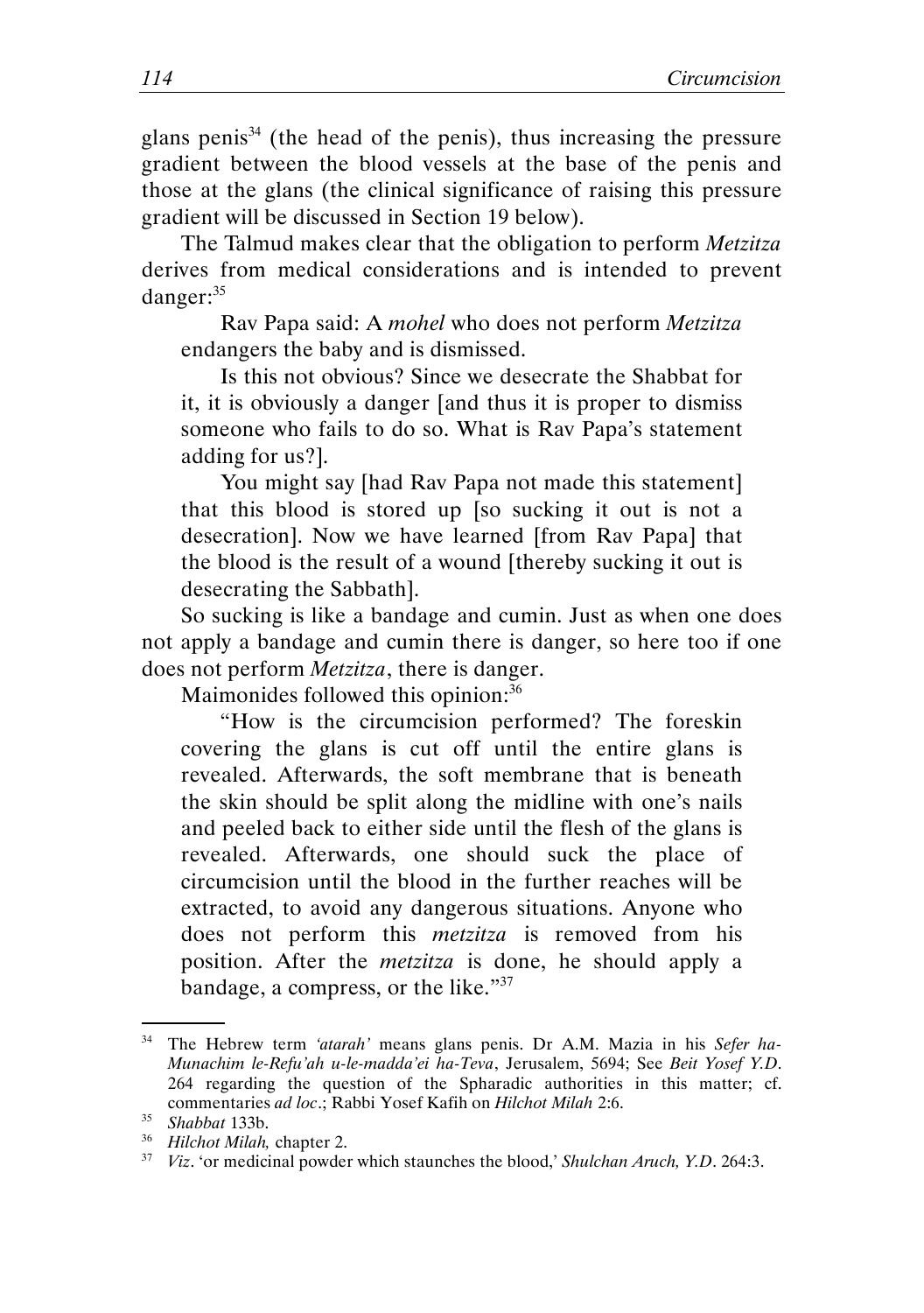The same reasoning leads to the decisions of the Shulchan Aruch<sup>38</sup> and the Chochmat Adam.<sup>39</sup>

Unfortunately, the Sages never clearly recorded how metzitza reduces the risks of a circumcision. As a result, over time, we have lost the medical information which led our Sages to require *metzitza.*<sup>40</sup> In the  $19<sup>th</sup>$  century, some members of the medical community began to raise dissenting voices against metzitza. There were three main arguments proposed against it: $41$ 

- 1. Absence of known medical indication for metzitza.
- 2. Risk of the mohel infecting the baby.
- 3. Risk of increased haemorrhaging due to metzitza.

The first claim regaring the absence of medical indication for metzitza was strongly rejected. This is especially since those who made the objection did not know the Sages' original medical reason for *metzitza*. We should remember that not only pure faith in the Sages leads to rejection of this claim, rational evaluation based on the experience of generations also leads to its rejection.<sup>42</sup> The history of medicine shows that the Sages examined medical findings with a critical eye and did not blindly follow Aristotelian doctrines.<sup>43</sup> Therefore, for example, they insisted that the father also contributes to the child's innate traits in opposition to the thinking of the Greek science.<sup>44</sup> In addition, the Sages record knowledge of pathological anatomy almost 1500 years before the creation of the field, $45$  and they recognized pathological phenomena regarding circumcision hundreds of years before modern medicine even began to document them.<sup>46</sup> Therefore, it is reasonable to

 <sup>.</sup>  $38$  ibid.

<sup>39</sup> Chochmat Adam 149:14.

<sup>&</sup>lt;sup>40</sup> In the absence of any clear tradition regarding the nature of the danger which Metzitza is meant to prevent there have been many suggestions and opinions. See Sedei Chemed, Millu'im le-quntres ha-Metzitza; Rabbi M.B. Pirutinski, Sefer ha-Brit (New York, 5733), sect. 264:7; Rabbi A. Cahn, Brit Avraham ha-Kohen on Rabbenu Yaavats – Hilchot Milah (Brooklyn, 5744), pp. 190-191; A. Steinberg, Enc. Hilchatit Refu'it 3, s.v. Milah.

<sup>41</sup> Rabbi Kuk, Daat Kohen, 140-142; Brit Avraham ha-Kohen, pp. 191-192; Tiferet Yisrael ad Shabbat 19:2.

<sup>&</sup>lt;sup>42</sup> Rabbi S.R. Hirsch, Resp. Shemesh Marpe, 44-45, quoted in Brit Avraham ha-Kohen, pp. 194-195.

 $43$  R. Yitzchak bar Sheshet, Responsa, 447.

 $44$  ibid.

<sup>&</sup>lt;sup>45</sup> Avraham Steinberg, Chapters in the Pathology of the Talmud, Sefer Assia 6, pp. 193-198.

<sup>46</sup> Sections 3-5 above.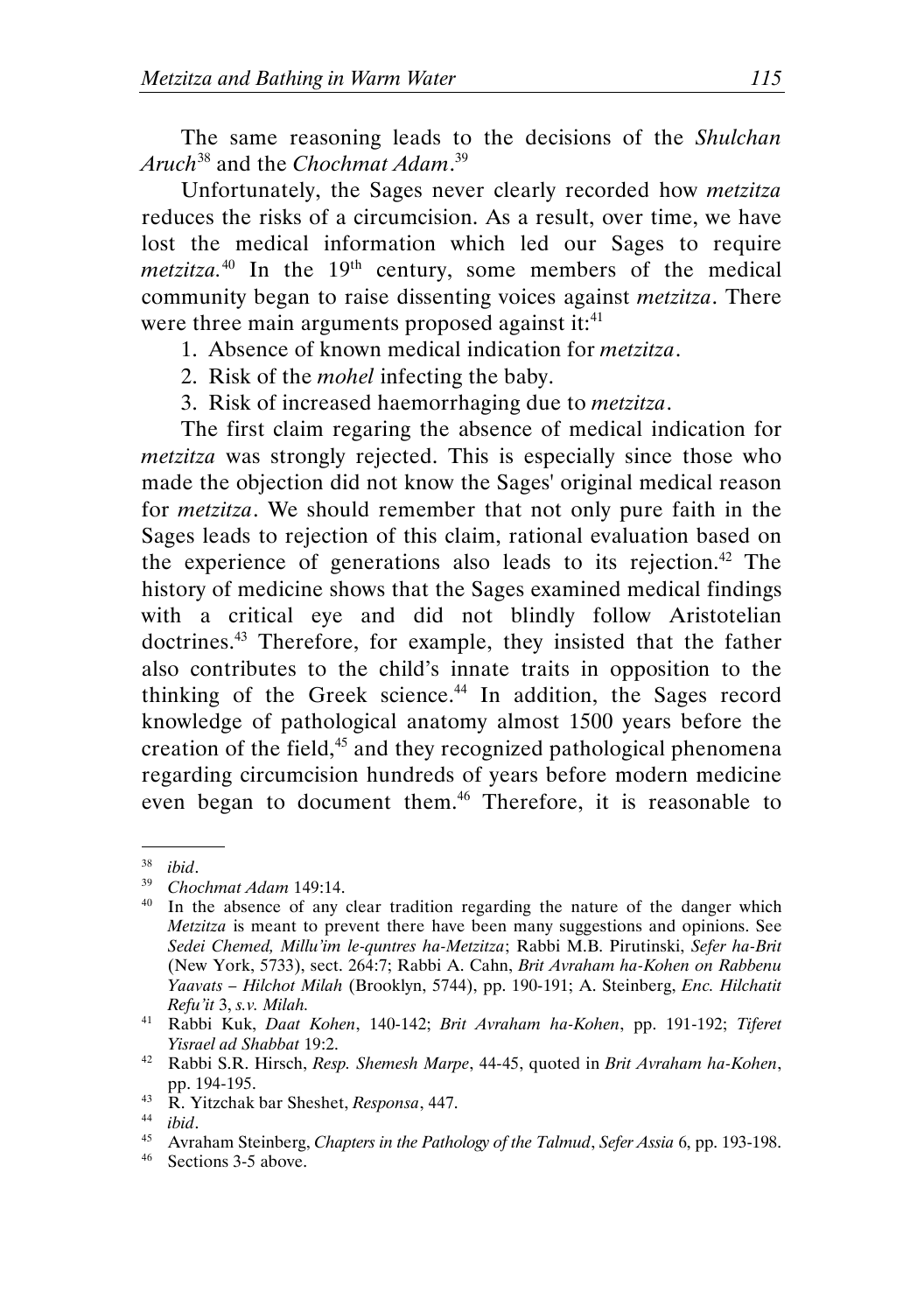assume that when the Sages claimed their argument they were basing this claim on a rational medical benefit of metzitza.

The medical community's second argument regarding contamination of the wound was accepted as a valid concern. Consequently, three fundamental approaches for preventing this risk of infection have developed: strictly maintaining the health of the *mohel*;<sup>47</sup> cleansing the mouth with an antiseptic (an antibacterial substance, like alcohol or wine<sup>48</sup>); sucking through a sterile glass tube, instead of having the mouth touch the penis.<sup>49</sup>

Finally, the objection that metzitza is liable to increase haemorrhaging at the site of the incision has been rejected on the basis of medical reasons because the bandage and the 'cumin' mentioned in the Mishna or 'powder remedy which stops the bleeding' as mentioned in the *Shulchan Aruch* adequately prevent continued bleeding. Since these are applied immediately after metzitza under the full supervision of the mohel, the slight increase in bleeding was not considered a cause for concern.

So the procedure of metzitza is still followed today although the mystery has not yet been solved: what was this well-known presumed risk that metzitza avoided, and what is the biological mechanism that will clarify its medical benefit?

#### VII. The Mystery of Bathing in Warm Water (Rechitza B'chamin)

The Mishna<sup>50</sup> considers *rechitza b'chamin*, or bathing the baby in warm water, before and after the circumcision (and according to Rabbi Elazar Ben Azarya on the third day post-circumcision as well) to be vital for the child's recuperation. So much so, that the baby must be bathed in hot water on the Sabbath, even if the water has to be heated specifically for this task on the Sabbath. The Talmud summarizes it as follows:<sup>51</sup>

"The halacha is in accord with Rabbi Elazar ben Azarya in respect to both hot water heated on Shabbat and hot water heated before Shabbat, whether for bathing the

<sup>&</sup>lt;sup>47</sup> Rabbi S.R. Hirsch, Resp. Shemesh Marpe, ibid. Rabbi A.A. Gruenwald, Zocher ha-Brit 12:31.

<sup>48</sup> Zocher ha-Brit 11:18-19.

<sup>&</sup>lt;sup>49</sup> Rabbi S.R. Hirsch, Resp. Shemesh Marpe 55, quoted in Brit Avraham ha-Kohen, pp. 191-192; Rabbi Kuk, Daat Kohen, 140-142.

<sup>50</sup> Shabbat, 19:3.

 $51$  Shabbat 134b.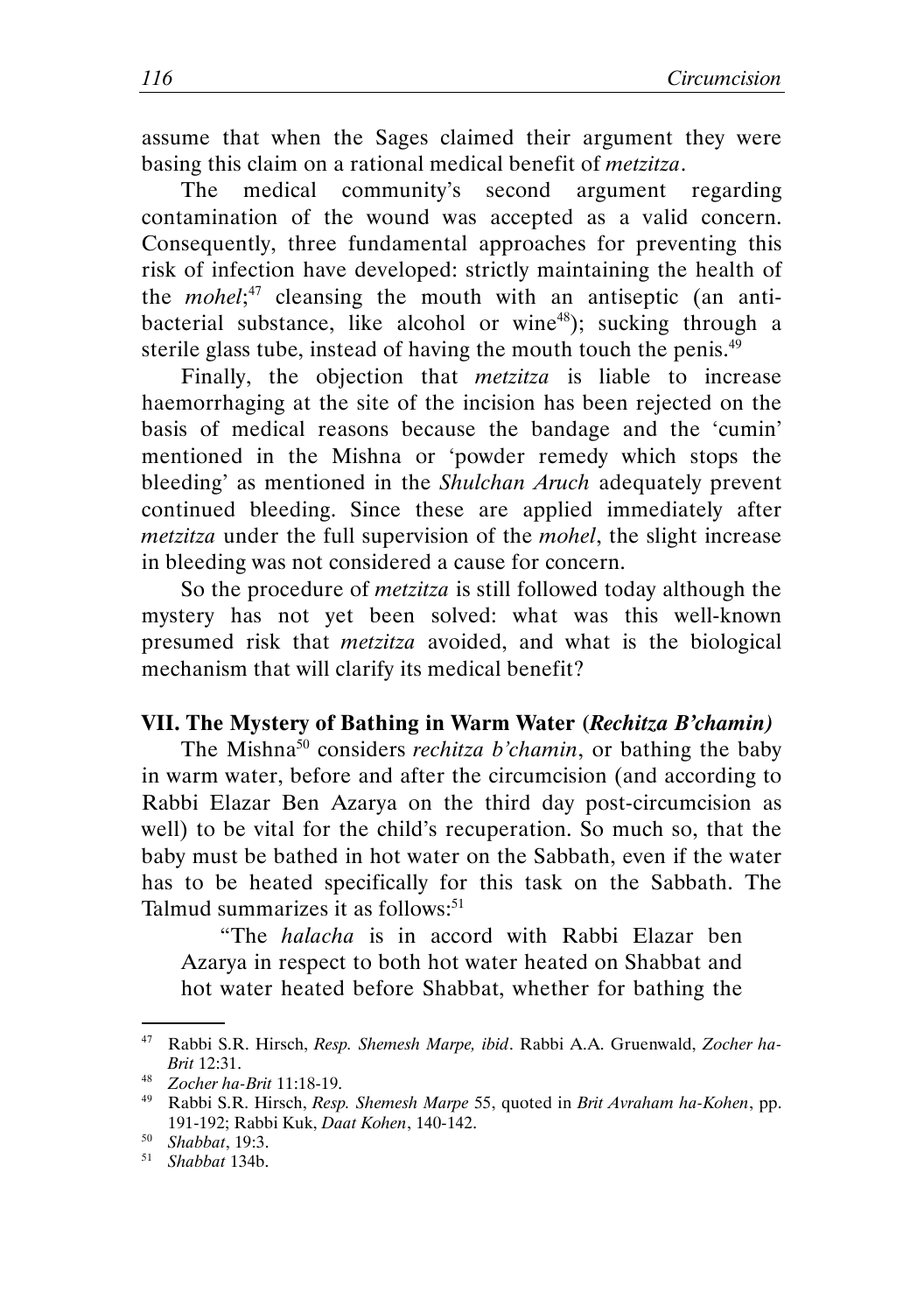whole body or for bathing the area of circumcision, because [not bathing him] it is dangerous for him."

In other words, the Talmud considers refraining from bathing the baby in warm water before and after circumcision to be lifethreatening for the baby. It is certainly clear from a medical standpoint why bathing the baby in warm water would be necessary before the circumcision. Since the days of Semmelweis<sup>52</sup> in the middle of the 19th century, modern medicine has recognized the importance of proper hygiene, which calls for sufficient cleanliness before any surgical procedure. However, not only does there seem to be no medical reason to suggest bathing the baby immediately after or a few days after the circumcision, it is also a bewildering request. Any junior resident in general surgery knows that a fresh surgical wound should be kept away from external moisture for the first few days. If the wound is in contact with external moisture too early, infectious agents may penetrate the wound, which can be particularly dangerous when the post-operative patient's immune system is not optimally working.

An eight-day-old baby does have a fairly good immune system due to the antibodies he receives from his mother. His ability for relatively fast growth also assists him in recuperating rapidly. However, we are still bewildered as to why the baby must be bathed in hot water immediately following, and a few days after, the surgery, when there is no apparent health benefit. Considering the fact that medical halacha in the Mishna and Talmud was based on the experience of generations, it would be worthwhile researching the scientific basis of such experience which, over many years, indicated that bathing the infant after circumcision has medical justification

#### VIII. Location-Dependent Health Risks

Maimonides, who was well known as an experienced physician, records in *Hilchot Shabbat*<sup>53</sup> that the permission to heat water on the Sabbath for post-circumcision bathing is related to the baby's life-threatening situation:

<sup>52</sup> Ignaz Philipp Semmelweis, 1818-1865.

<sup>&</sup>lt;sup>53</sup> Maimonides, *Hilchot Shabbat* 2:14.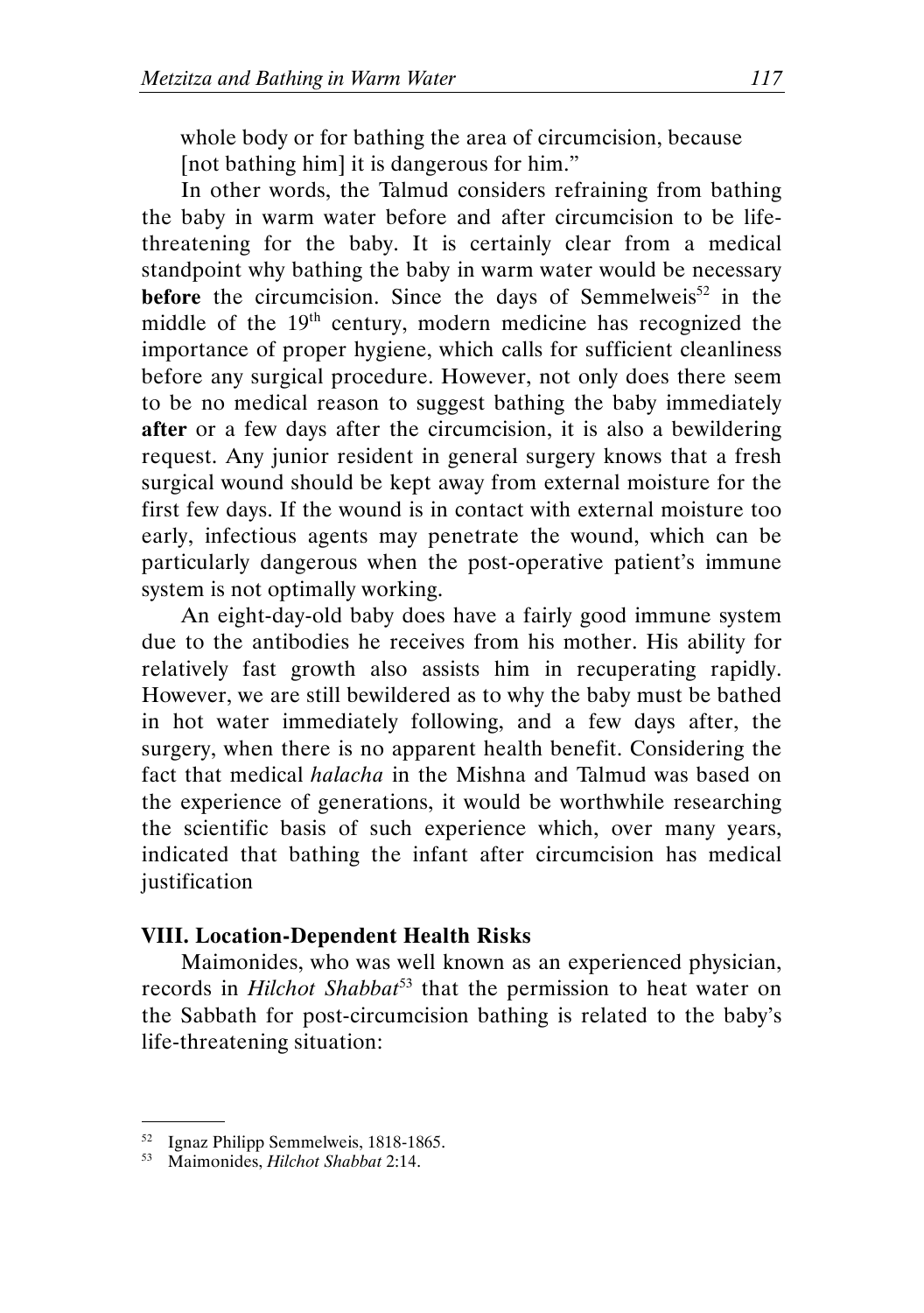"One bathes the child on Shabbat on the day it is born after severing the umbilical cord, and one uses even hot water which was heated on Shabbat, because he would be in danger without this. One salts and wraps him. Because of danger one similarly bathes him prior to circumcision and on the third day after circumcision in hot water which was heated on Shabbat."

Unfortunately, Maimonides provides us here with no medical explanation for the Sages' instruction regarding bathing after circumcision. In other words, the medical basis for bathing after circumcision is still shrouded in mystery. Further study of Hilchot Milah by Maimonides<sup>54</sup> reveals that in his opinion the medically indicated bathing after circumcision is not a constant imperative, but something that is dependent on the location in which the baby was born.

"In a place where the practice is to bath a newborn, one ought bathe him before and after the circumcision [even] on Shabbat on the day of the circumcision, or on the third day after the circumcision which falls on Shabbat; whether it be bathing his whole body or bathing the area of circumcision; whether it be hot water that was heated before Sabbath, or hot water that was heated on the Sabbath, because of the danger to the child."

Defining the medical danger to the child as depending on location adds a new dimension of mystery to the medical indication of bathing and creates an interesting situation of different practices in different places. Around 350 years later, similar (though not identical) geographical distinctions were clearly formulated in the halachic decisions of R. Yosef Karo in the Shulchan Aruch and R. Moshe Isserles (the Rema) in his commentary thereupon.

#### IX. The Shulchan Aruch vs. R. Moshe Isserles

In the place where the *Shulchan Aruch* was written, they bathed the infant after circumcision neither during the week nor on Shabbat. R. Yosef Karo was unfamiliar with any places where in his

<sup>54</sup> Maimonides, Hilchot Milah 2:8.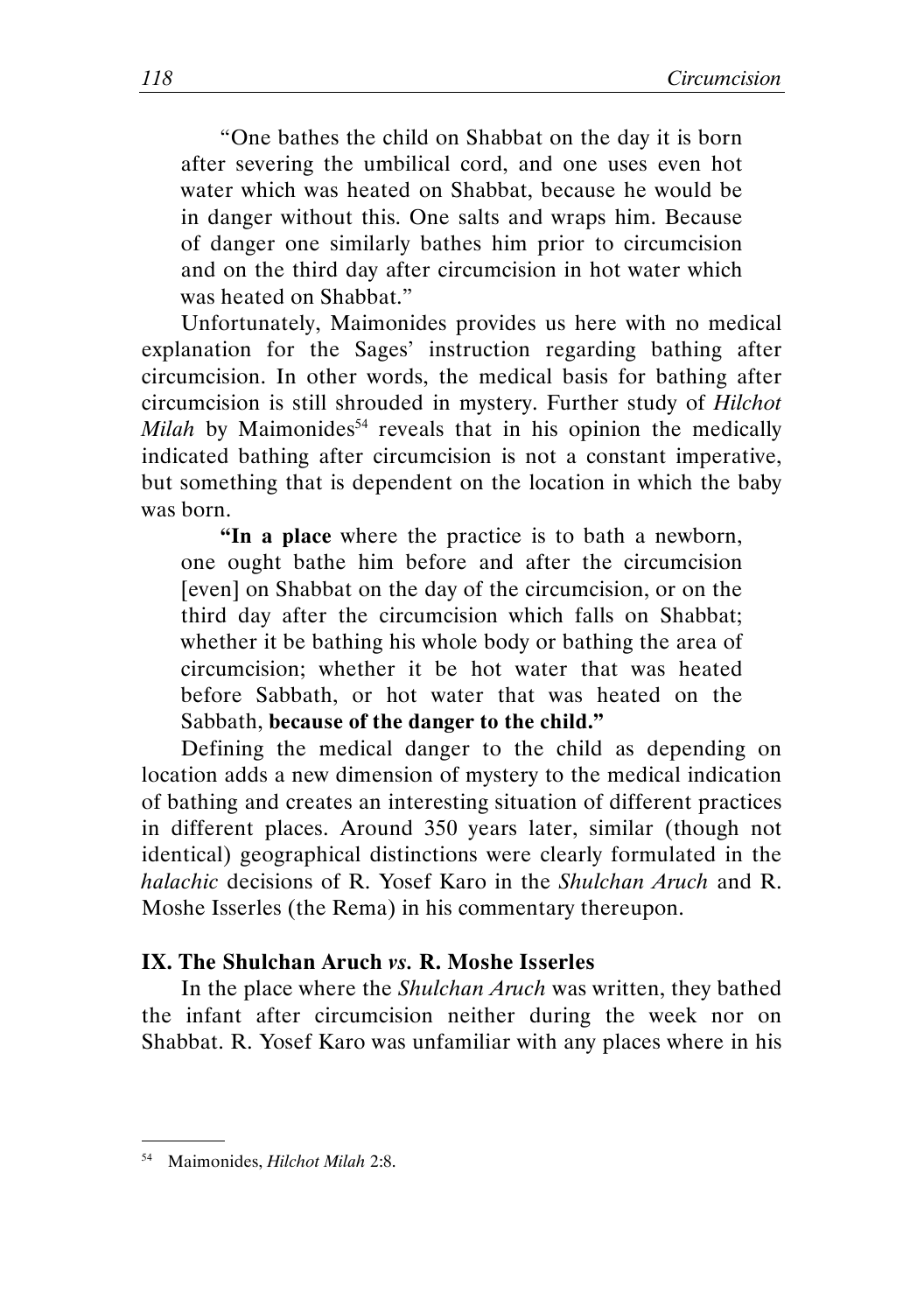time there existed a medical indication for bathing the infant after circumcision. Thus he wrote:<sup>55</sup>

"In the days of the Talmudic Sages, it was dangerous for the newborn if he was not washed in hot water before the circumcision, after the circumcision, and on the third day following the circumcision. Therefore, they called for this practice to be done on the Sabbath as well. But, nowadays, we don't have the practice of washing the circumcised child at all, [even on weekdays]. Therefore the law of bathing the newborn on Shabbat is the same as the law of bathing anyone else"

In the location of R. Moshe Isserles, on the other hand, there was nonetheless a medical recommendation to bathe the infant after circumcision although this indication was not absolute. Therefore, it was in general not permitted to violate Shabbat for it. Thus R. Moshe Isserles added this comment to his gloss of the Shulchan Aruch:

 "Gloss: In these lands we bathe him [on Shabbat] before circumcision using hot water which was heated the previous day and after circumcision [on Shabbat] we bathe him on Saturday night. Similarly, if the third day after circumcision falls on Shabbat and he seems to need bathing, we prepare hot water before Shabbat and bathe him on Shabbat."<sup>56</sup>

In his conclusion, however, R. Moshe Isserles added a significant *halacha* establishing the possibility of cases in which one can determine danger to the circumcised baby by visual inspection(!). Such danger is an absolute indication for bathing on Shabbat even if violation of Shabbat should be required. This is R. Moshe Isserles' conclusion.

 <sup>.</sup> <sup>55</sup> Shulchan Aruch, Orach Chaim 331:9

<sup>&</sup>lt;sup>56</sup> In principle in accord with Tosafot Rid, Shabbat, ibid., where Shibbolei ha-Leket, Hilchot Milah 2 is also quoted. A similar practice was instituted by Rabbi Yaakov Hagozer, ibid., p. 33. After quoting the Talmudic passage and the commentators, he wrote: 'Therefore our rabbis permit making a fire to heat water and prepare all that is necessary for circumcision on Shabbat which falls within the first three days. One proceeds just as during a weekday whenever he is not strong.' He added: 'I too have instituted the bathing of the baby on the third day which falls on Shabbat in the same warm water which was heated before Shabbat. Delaying the bath until Saturday night is a strict position which I do not accept unless there is clearly no danger.'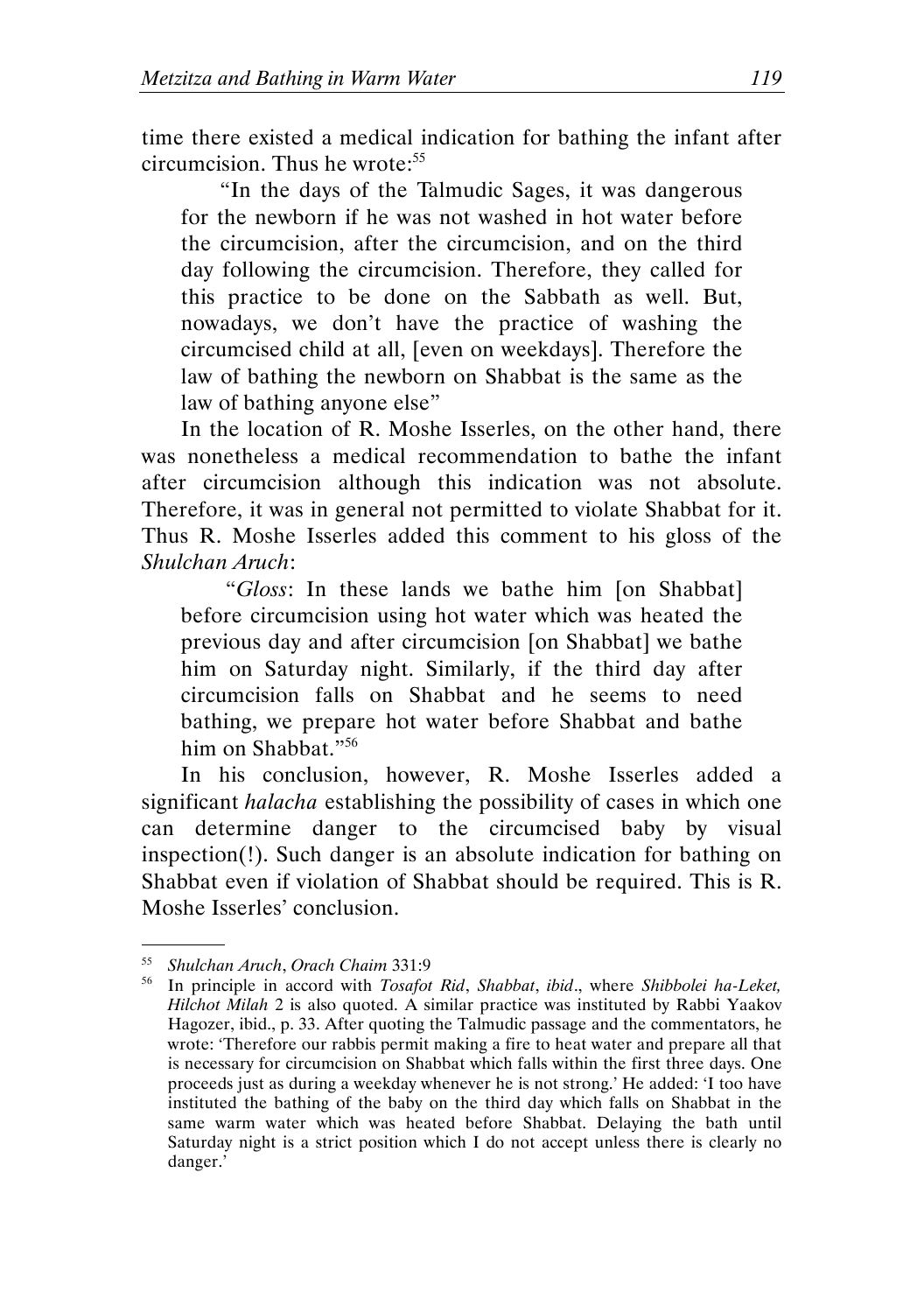R. Moshe Isserles then makes a very significant point. He adds that in some cases one can determine the newly circumcised infant has developed dangerous complications through mere observation(!), and in such a case one should forego the laws of the Sabbath to use the therapeutic remedy of bathing:

"The aforesaid applies in general. But if one sees that here is possibility of danger unless he is bathed after circumcision, then it is certainly permitted to bathe him and violate Shabbat for his benefit as with any other endangered patient."

These last words of R. Isserles present us with an additional challenge: What is the dangerous condition which can be diagnosed through mere observation? What such condition can be treated by bathing in hot water?

#### X. Four Questions

Let us summarize the four main questions that have been proposed until now:

- 1. What is the danger which Metzitza is meant to eliminate and what is the medical mechanism which explains this process?
- 2. What is the purpose of bathing the newborn in warm water after circumcision and again on the third day after circumcision? What is the danger which bathing is supposed to eliminate and what is the physiological mechanism which supports bathing in hot water?
- 3. Why is the medical indication of bathing after circumcision not absolute and why does it change according to the newborn's location? What is the location dependent danger to the newborn which requires bathing in hot water after circumcision?
- 4. What dangerous condition can be diagnosed by visual inspection of the circumcised baby and treated by bathing him in warm water?

#### XI. A Physician's Testimony in the Jerusalem district Court

P. Gonen, M.D., surgeon and mohel, gave expert testimony in Jerusalem District Court during the winter of 1998. In the course of his testimony he described an interesting case which occurred following a circumcision which he had performed around 25 years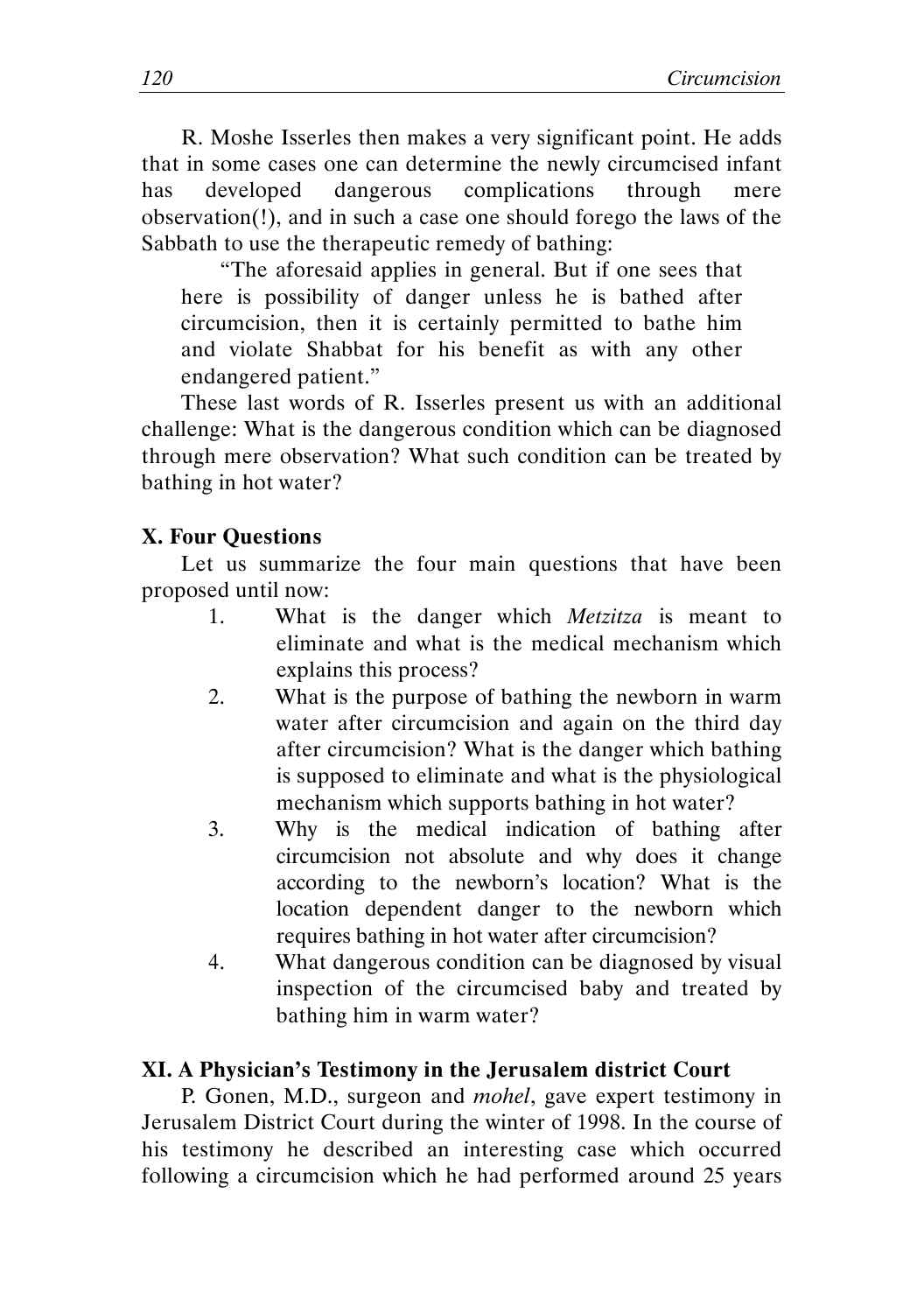ago. Dr. Gonen's story, which constitutes a small part of the court record from the Jerusalem District Court,<sup>57</sup> provides us with a key to solve our little mysteries:

"There was a case that happened in 1980 when I performed a circumcision on a baby who, upon first examination, was normal, without any sign of hypospadias. Immediately following the procedure, I identified that he did in fact have hypospadias, so I did not leave any bandages on him. After 24 hours when I examined him, his glans penis had a bluish-gray color, which is a cause for much concern. This improved after I soaked the baby in warm water for 40 minutes. This is a technique that encourages dilation of the arteries, so there will be a freer blood flow. I instructed the parents to continue this same treatment six times a day. On my next visit, the baby's symptoms were gone."

Dr. Gonen's story provides a simple, valid medical explanation for R. Moshe Isserles' opinion. There are cases where the supply of blood to the glans is reduced following a circumcision.<sup>58</sup> Reduction of the supply of blood to the glans is liable to cause an ischemic hypoxia (lack of oxygen) in the glans tissue, which eventually results in gangrene (necrosis) of the glans. Untreated gangrene can then become infected and spread to the body of the penis and eventually endanger the life of the newborn. The primary stage in the pathological process is hypoxia and can easily be identified by simple visual inspection of the glans. The normal rose-like color changes to a bluish-gray, which later on becomes black (signaling gangrene). Soaking the baby in time in warm water indeed dilates the arteries supplying the glans and increases blood flow thus hopefully rectifying the hypoxia. The immediate result of this treatment is: the glans returns to its normal color and all cause for alarm recedes.

After a circumcision, the baby develops a progressing edema (swelling) of the penile tissue, which can reach its apogee on the

<sup>&</sup>lt;sup>57</sup> Jerusalem District Court, Case 001013/96; court record of March 9<sup>th</sup> 1998, p. 82.

<sup>&</sup>lt;sup>58</sup> Such cases are more common in babies with congenital hypospadias, as indicated by Dr Gonen when he mentioned discovering hypospadias after circumcision and his consequent decision not to bandage the baby. Relevant physiological and anatomical explanations can be found below in sections 12-13.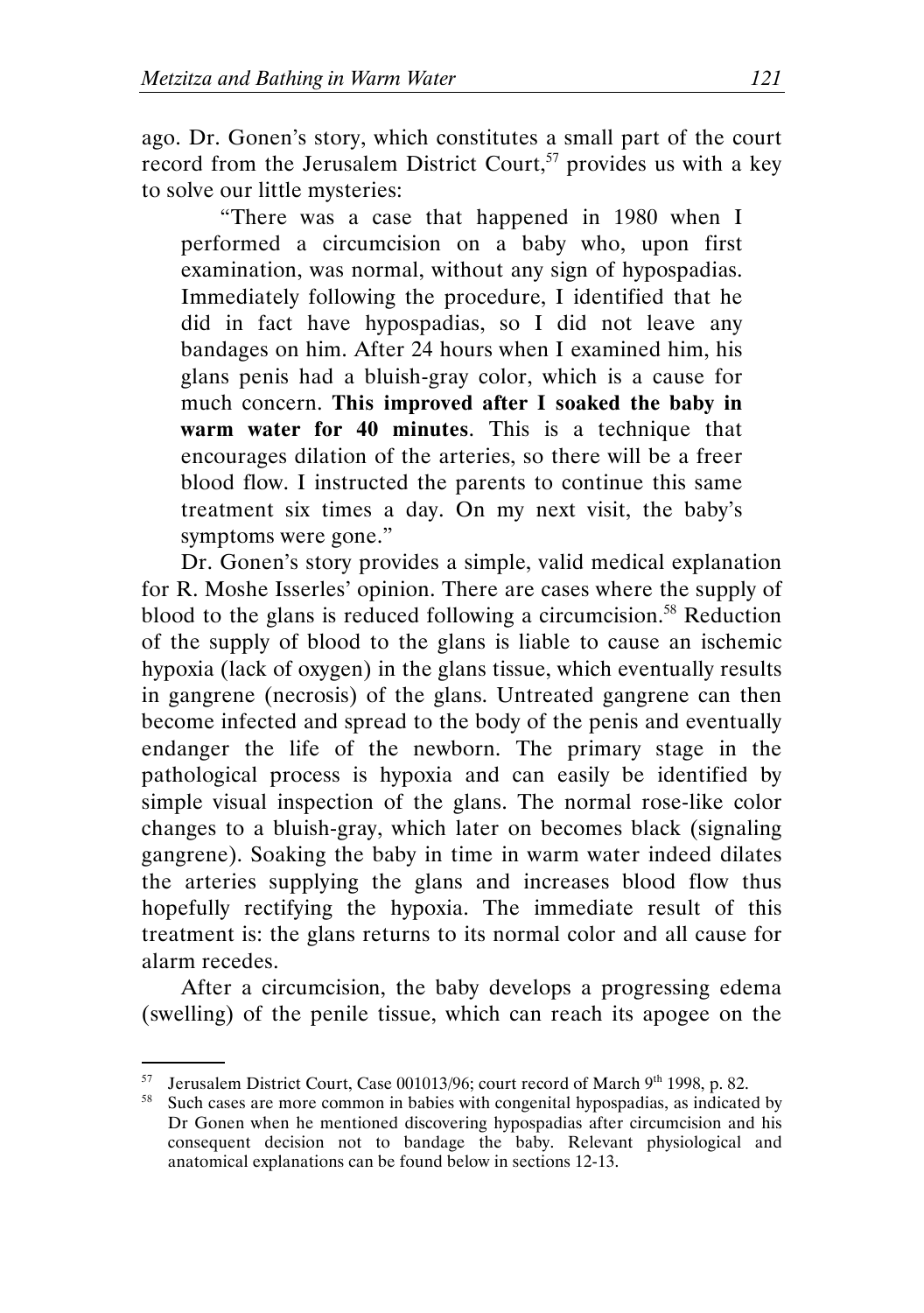third day following the surgery. The swelled penile tissue increases the glanular intercellular pressure, almost acting like a tourniquet on the walls of the penile blood vessels, which can lessen their blood flow and eventually lead to hypoxia. Thus, it is understandable from a pathophysiological perspective that the baby most commonly develops an impaired blood flow 24-72 hours postcircumcision.

Now the solution to our fourth question, regarding the position of R. Moshe Isserles, is quite evident. What dangerous condition can be diagnosed by visual examination of the circumcised infant and treated by bathing in warm water? The answer is: hypoxia of the glans penis.

We have yet to answer the question why in certain locations there should be a medical indication to bathe all circumcised infants even before diagnosing symptoms of hypoxia. Could there be some places where the danger of hypoxia is more common, thus requiring prophylactic treatment of all circumcised newborns?

To better understand this matter, the next two sections will present the anatomy of a normal penis and then discuss a common penile congenital anomaly.

#### XII. Anatomy of the Penis

.

A cross-section of a normal penis can be found in textbooks of anatomy<sup>59</sup> and in atlases of human anatomy.<sup>60</sup> On its dorsal aspect (which faces the upper body – the upper portion of the picture in illustration 1) there are the two dorsal arteries which are underneath the overlying layer of skin. These continue on into the dorsal aspect of the glans. Right before entering the glans, each dorsal artery bifurcates into two arterioles: One branch is the artery supplying the glans, and the other branch is the artery supplying blood to the foreskin.

The lower portion of the cross-section shows the elliptical corpus spongiosum, which in its center houses the urethra, which is used to expel both the urine and the semen at the appropriate time. The corpus spongiosum acts as a protective padding along the entire length of the urethra, including the distal portion of the

<sup>59</sup> See Gray's Anatomy, 35th edition, Pub. Longman 1973, pp. 670; 1347-1348.

<sup>&</sup>lt;sup>60</sup> See Sobotta Atlas of Human Anatomy, 11<sup>th</sup> English Edition (Urban & Schwarzenberg, Baltimore-Munich, 1990), vol. 2, fig. 338.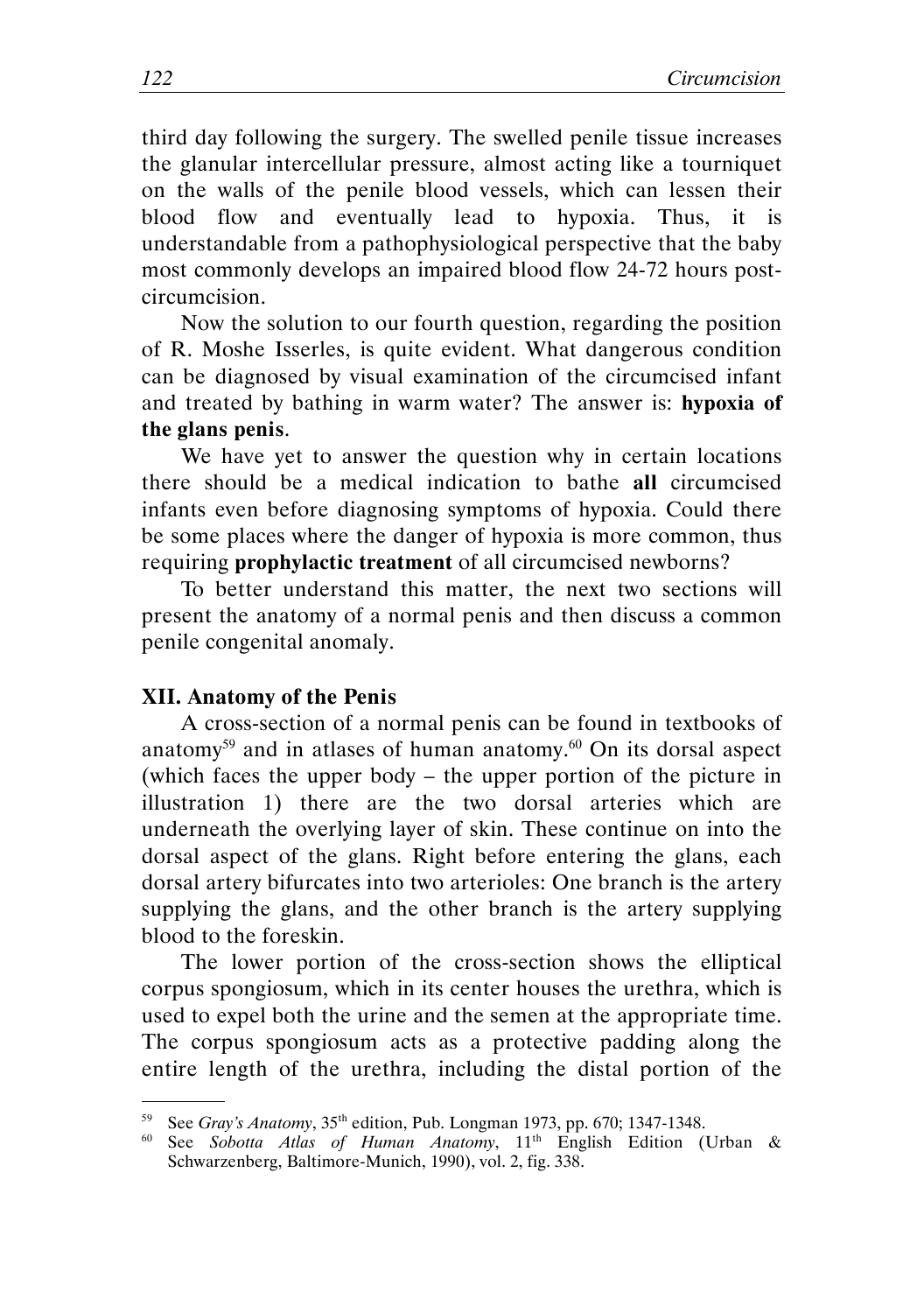penis, when the corpus spongiosum expands and comprises the entire tissue of the glans.



Transverse Section of the Penis. Illustrated by Dr. M. Halperin, following Sobotta Atlas of Human Anatomy, 11th English Edition (Urban & Schwarzenberg, Baltimore-Munich, 1990), vol. 2, fig. 338.

Within the corpus spongiousm, ventral to the urethra, there are the urethral arteries, which supply blood to the corpus spongiosum, the urethra, and the glans.

To summarize, the glans has a blood supply from two pairs of arteries: the

dorsal arteries of the penis and the urethral arteries. The urethral arteries are very well protected and reinforced by the corpus spongiosum. The dorsal arteries, on the other hand, are situated at a fairly superficial level, without any padding like the corpus spongiosum.

Therefore, they are more vulnerable to trauma induced occlusion, especially following an injury to the penis. Surgical procedures like removal of the foreskin can cause short-term occlusion or even longterm (lasting for days) occlusion in these blood vessels. This is not only due to the swelling and increased pressure in the penile tissue, but it also may result from the local immediate reaction that occurs after cutting the arteries of the foreskin during the surgery. When an artery is cut or lacerated, the arterial walls contract and thus block, or at least decrease, the blood flow. The contraction is a nervous reflex, but it spreads primarily due to a local reaction of the smooth muscle, which seems to cause an action potential that travels a few centimeters along the arterial wall.<sup>61</sup>

When there is a surgical incision of the arteries of the foreskin, which have already branched off from the dorsal arteries, this local reaction that contracts and occludes the arteries can spread to the dorsal arteries in the area before their bifurcation, thus affecting

 <sup>.</sup> <sup>61</sup> See Guyton A.C., *Textbook of Medical Physiology*,  $5<sup>th</sup>$  edition, (W.B. Saunders Co., Philadelphia, 1976), p. 99.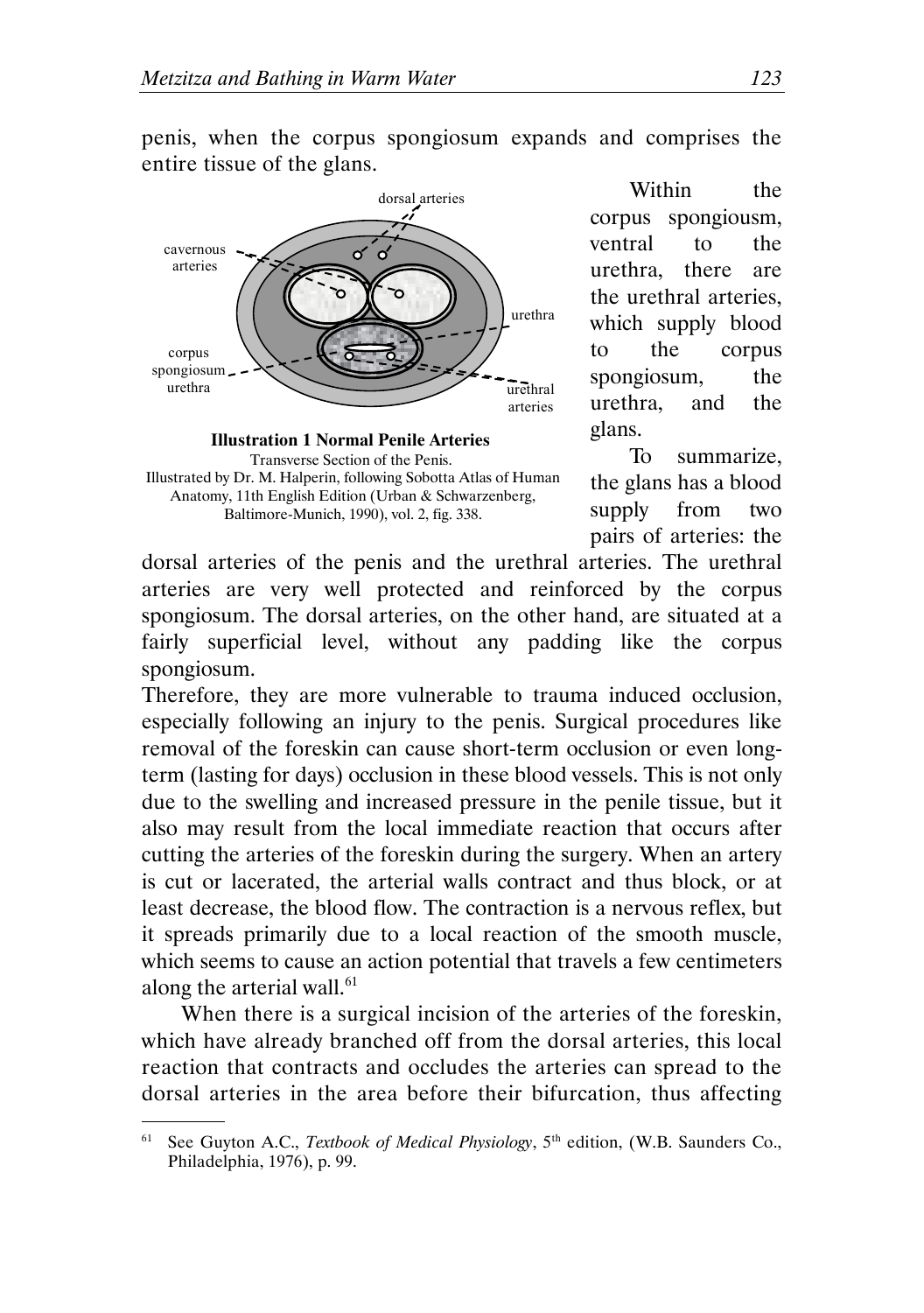the blood supply of the glans. However, if such a blockage occurs, it has no effect on the alternative blood supply of the glans via the well-padded urethral arteries.

A real problem in blood supply to the glans is liable to occur in newborns with congenital anomalies of the arteries supplying to the glans. Among such anomalies are missing or damaged urethral arteries. In such cases the supply of blood to the glans depends almost entirely on the dorsal arteries. Post circumcision, if the dorsal arteries become even temporarily occluded due to the trauma of surgery, the glans is liable to suffer hypoxia which can lead to necrosis which is a life-threatening situation for the newborn.

#### XIII. Hypospadias

Hypospadias is the most common congenital anomaly of the penis.<sup>62</sup> The anomaly is expressed by the pathological location of the urethral orifice. Instead of being located as usual at the centre of the glans, in cases of hypospadias the orifice is located more ventrally (lower). In a mild case, the urethra is still located in the

glans, but it opens below the center. In more severe cases of penile hypospadias, the opening is placed in the shaft of the penis, between the glans and the scrotum. And, in the most extreme cases, the urethral opening is in the area of the scrotum. $63$ 



Illustration 2 Penile Arteries in cases of Hypospadias Schematic Illustration of Transverse Section of the Penis, Distal to the Urethral Orifice Illustration by Dr. M. Halperin

In penile hypospadias, when the urethral opening is located on the ventral aspect of the penile shaft, there are significant structural differences in the area distal to the urethral opening, as compared to the area proximal to it. Before the urethral opening, the penis has, more or less, a normal structure. However, after the opening,

Nelson Textbook of Pediatrics, 12<sup>th</sup> edition (W.B. Saunders Co., Philadelphia 1983) p. 1392.

 $63$  ibid.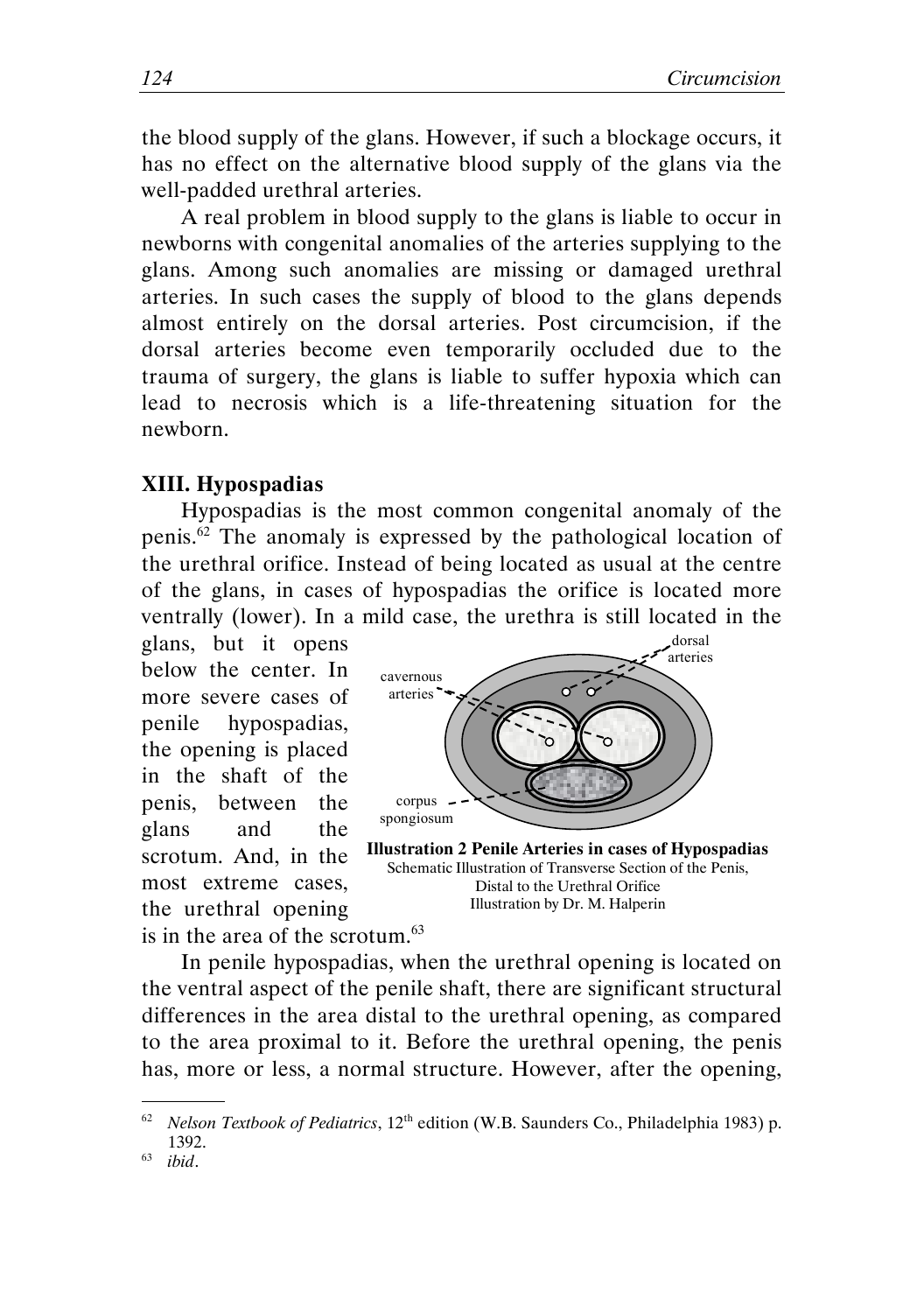the anatomy becomes abnormal. Firstly, the urethra is not present, since it has already opened onto the surface. It is also missing those structures that are always found ventral to the urethra. Thus, the ventral portion of the corpus spongiosum is missing, and sometimes the urethral arteries are missing as well, especially if there were no branches given off that remained in the anomalous portion of the penis (see illustration 2).

The lack of urethral arteries due to penile hypospadias creates a situation where the glans has an impaired blood supply. It must depend almost exclusively on the dorsal arteries for perfusion. In such a case, were there even a temporary blockage in the dorsal arteries, due to a rising external pressure or the trauma of the circumcision, the glans can end up having a compromised blood supply (hypoxia), $64$  which can develop into necrosis that will endanger the newborn's penis and even his life.

Therefore, every circumcision on someone with penile hypospadias calls for an extra degree of caution. When the mohel recognizes hypospadias after performing the circumcision and specifically in the cases where the urethra opens on the shaft of the penis directly proximal to the glans, the mohel must be very cautious with any tight bandages. Normally, the bandage won't occlude the urethral arteries, but in this case if the bandage occludes the superficial and unprotected dorsal arteries, the glans can become severely hypoxic. This is the reason Dr. Gonen mentioned in his testimony: "Immediately following the procedure, I identified that he did in fact have hypospadias, so I did not leave any bandages on him."

In addition, Dr. Gonen stated that the status of oxygenation of the glans has to be strictly monitored, so any progressing hypoxia (which can develop even without a bandage) can be identified and treated in time. The treatment of choice in such hypoxia is bathing the baby in warm water, as explained in the Mishna, Talmud, comment of R. Moshe Isserles and as described by Dr. Gonen in his testimony.

<sup>&</sup>lt;sup>64</sup> A further anomaly in blood supply to the glans occurs in newborns suffering from hypospadias with complete prepuce, see:

Persad R, Sharma S, McTavish C, Imber C, Mouriquand PDE, "Clinical presentation and pathophysiology of meatal stenosis following circumcision", British Journal of Urology, 1995; 75:91-93.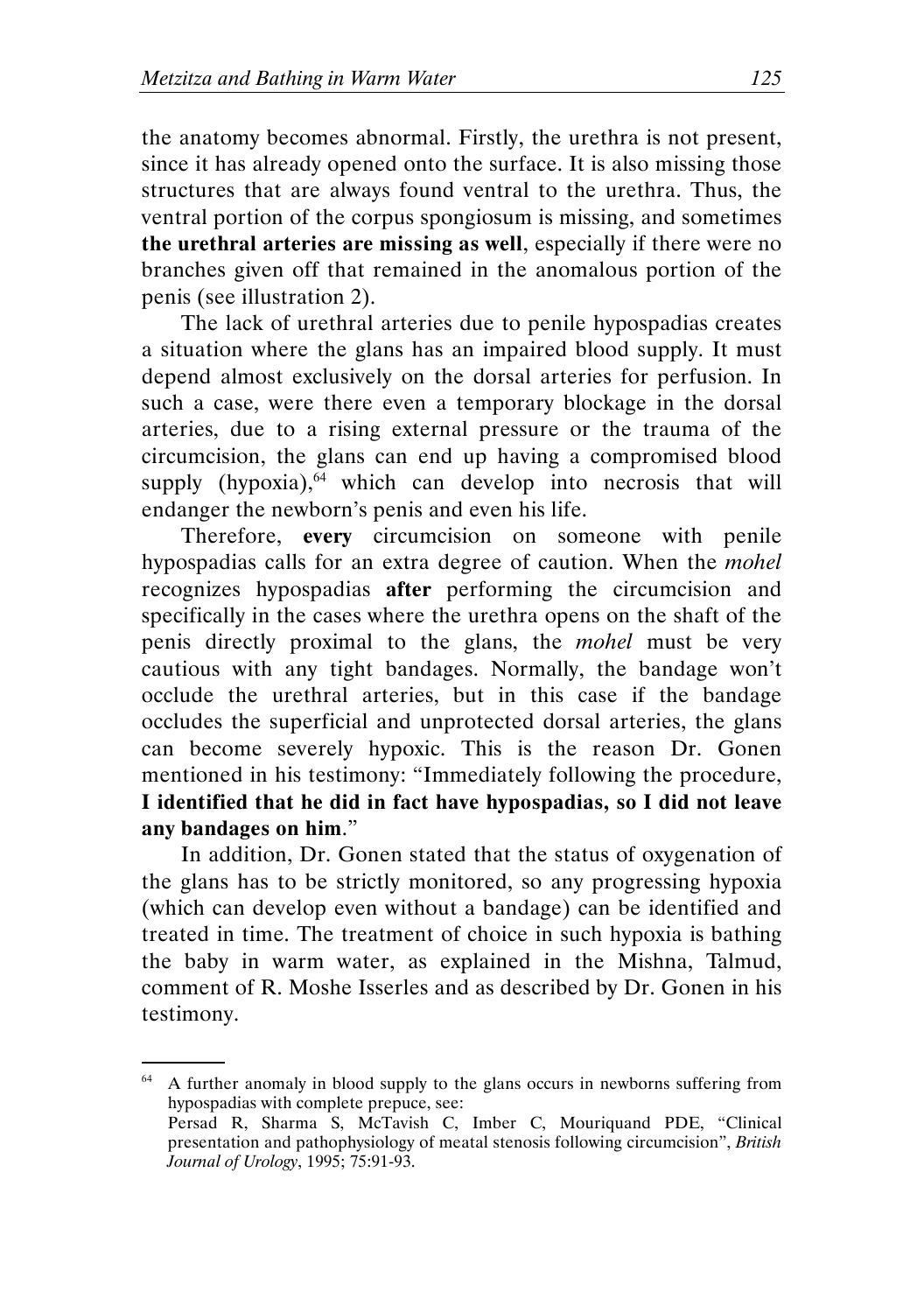#### XIV. The Solution of the Mystery of Bathing in Warm Water

Incidence of hypospadias varies in the general population from place to place.<sup>65</sup> We can therefore justifiably assume that in a location where hypospadias is common, bathing in warm water after circumcision is medically indicated as a prophylaxis for hypoxia of the glans. This indication is absolute in a location where there is a high incidence of penile hypospadias or penile/glans hypospadias hidden by a complete prepuce. In these locations there would be a significant threat that the hypospadias will not be identified on some infants, even after the circumcision. Therefore, without the proper prophylactic care of soaking all circumcised babies in warm water, there would be a high probability of developing necrosis of the glans in some circumcised babies.

In the *halachic* literature we find an enlightening report regarding the high frequency of hypospadias with complete prepuce(!) in Baghdad over 100 years ago. The report originates with none other than Rabbi Yosef Chaim, the Chief Rabbi of Iraq, known as 'Ben Ish Chai.'<sup>66</sup> In his responsa Rav Pe'alim<sup>67</sup> he wrote:

"For here in Baghdad many such men are to be found whose urethral orifice is below the point where the penis joins the corona (glans), and the mohel examines them and identifies their defect at the time of circumcision and all of them are healthy and fertile. There are men to be found whose sons are also thus. My brother, who is the *mohel* of our city and who circumcises three quarters of the newborns, told me that around 150 children per year are thus. One of them has fathered many children, all of whom are thus. My brother told me that he senses them at the moment of circumcision. Therefore, the matter is clear and free of concern... it is confounding how the cities of Eastern Europe are fairly unfamiliar with this phenomenon,<sup>68</sup> while here it is a common occurrence."

<sup>&</sup>lt;sup>65</sup> The incidence of this defect in the western world varies from place to place and effects between 1 and 8 newborns per thousand (a factor of 800%!). See: Nelson Textbook of Pediatrics, ibid; Harrison's Principles of Internal Medicine, 14th edition, (McGraw-Hill, New York, 1998), vol. II p. 2130.

<sup>&</sup>lt;sup>66</sup> R. Yosef Chaim b. Eliyahu was born in Baghdad in 1835 and died in 1911.

 $67$  Resp. Rav Pe'alim, Even ha'Ezer, 3:12.

 $68$  R. Yosef Chaim of Baghdad refers here to a responsum of Resp. Sho'el u-Meishiv III, 1:206, by R. Yosef Shaul Nathansohn (1810-1875) from Lemberg (Lwow, a city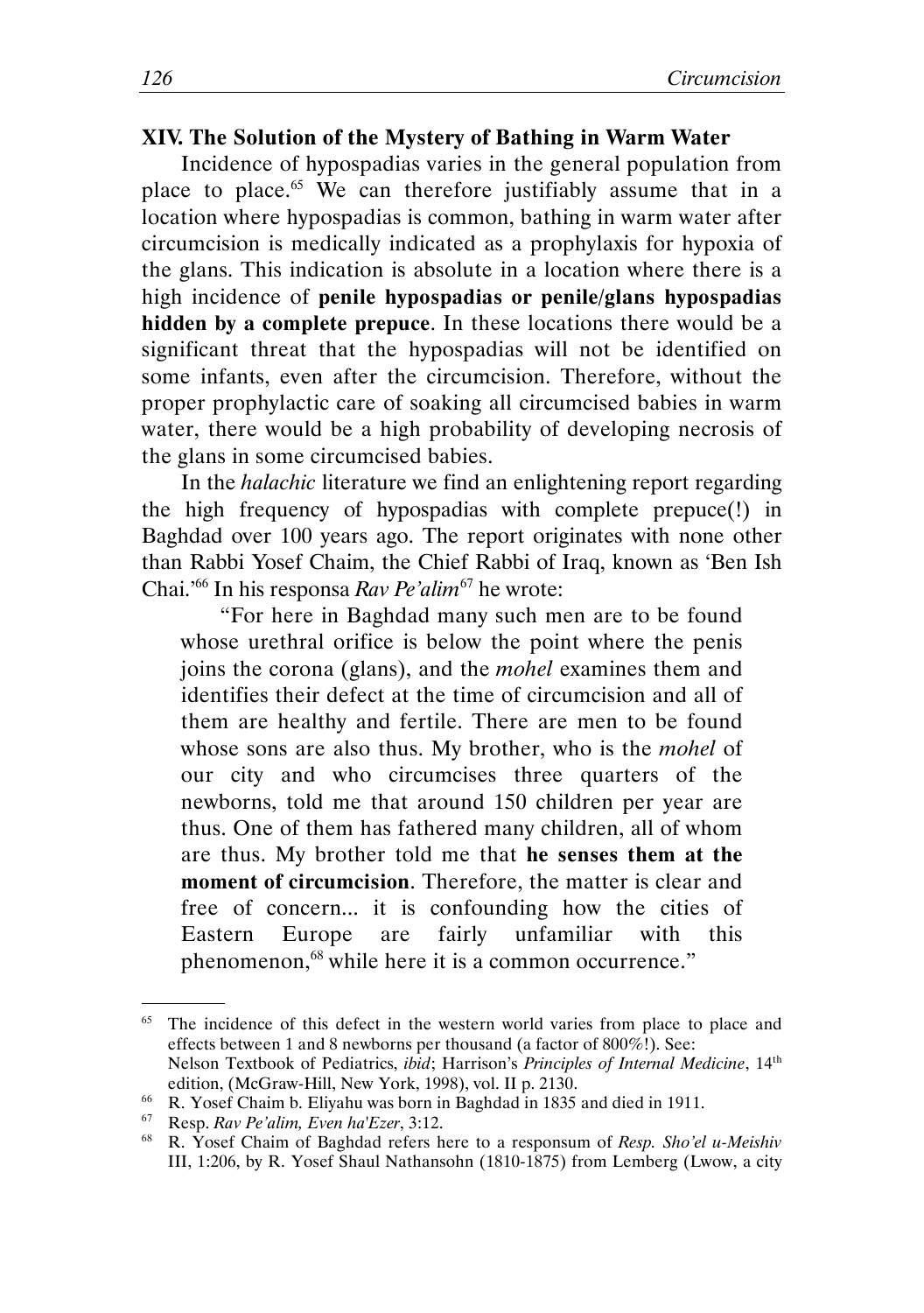In Rabbi Yosef Chaim's description there are a number of interesting medical and epidemiological points which call for attention.

First, this is a living description of hypospadias which was discovered 'at the moment of circumcision,' but not before. 'Ordinary' hypospadias with incomplete prepuce is discovered by simple visual inspection not later than at the preliminary examination performed by the mohel. Hypospadias with complete prepuce, on the other hand, can only be diagnosed at the circumcision unless special painful tests are performed prior to circumcision.

Second, the report described familial distal penile hypospadias with complete prepuce where the orifice is not located in the glans, but in the shaft of the penis "in the place where the penis connects to the glans."

Third, this is an epidemiological description of an area with a high occurrence of penile hypospadias. In the second half of the 19<sup>th</sup> century, the Jewish population of Baghdad increased from approx. 20,000 to approx.  $40,000.^{69}$  With an occurrence of hypospadias of 200 per year<sup>70</sup> in this population during its period of growth, the direct implication is an astounding  $15\% - 25\%$ occurrence rate of hypospadias, compare this with the  $1\%$ occurrence rate in America today.<sup>71</sup>

A medical journal article published in the summer of 1999<sup>72</sup> discusses the hereditary component of hypospadias. The article describes the differences in frequency and severity of hypospadias in two areas of Britain: Portsmouth and Southampton. The single etiology that was found to account for the disparity was a positive family history of hypospadias, which supports the notion of a polygenic mode of inheritance for this anomaly. This conclusion is reminiscent of Rabbi Yosef Chaim's findings over 100 years earlier, where he describes familial hypospadias to be rare in one

in the Western Ukraine). That responsum considers hypospadias to be something exceedingly rare.

<sup>69</sup> Enc. Ivrit, s.v. Baghdad; Iraq.

 $70$  150 cases observed by a *mohel* who circumcised 75% of the newborns implies around 200 cases in the whole population of circumcised babies.

around 200 cases in the  $m_{22}r_{1}$ <br>
Harrison's *Principles of Internal Medicine*, *ibid.* 

<sup>72</sup> Chambers EL, Malone PS, "The incidence of hypospadias in two English cities: a case-control comparison of possible causal factors", BJU Int 1999 Jul; 84 (1): 95-8.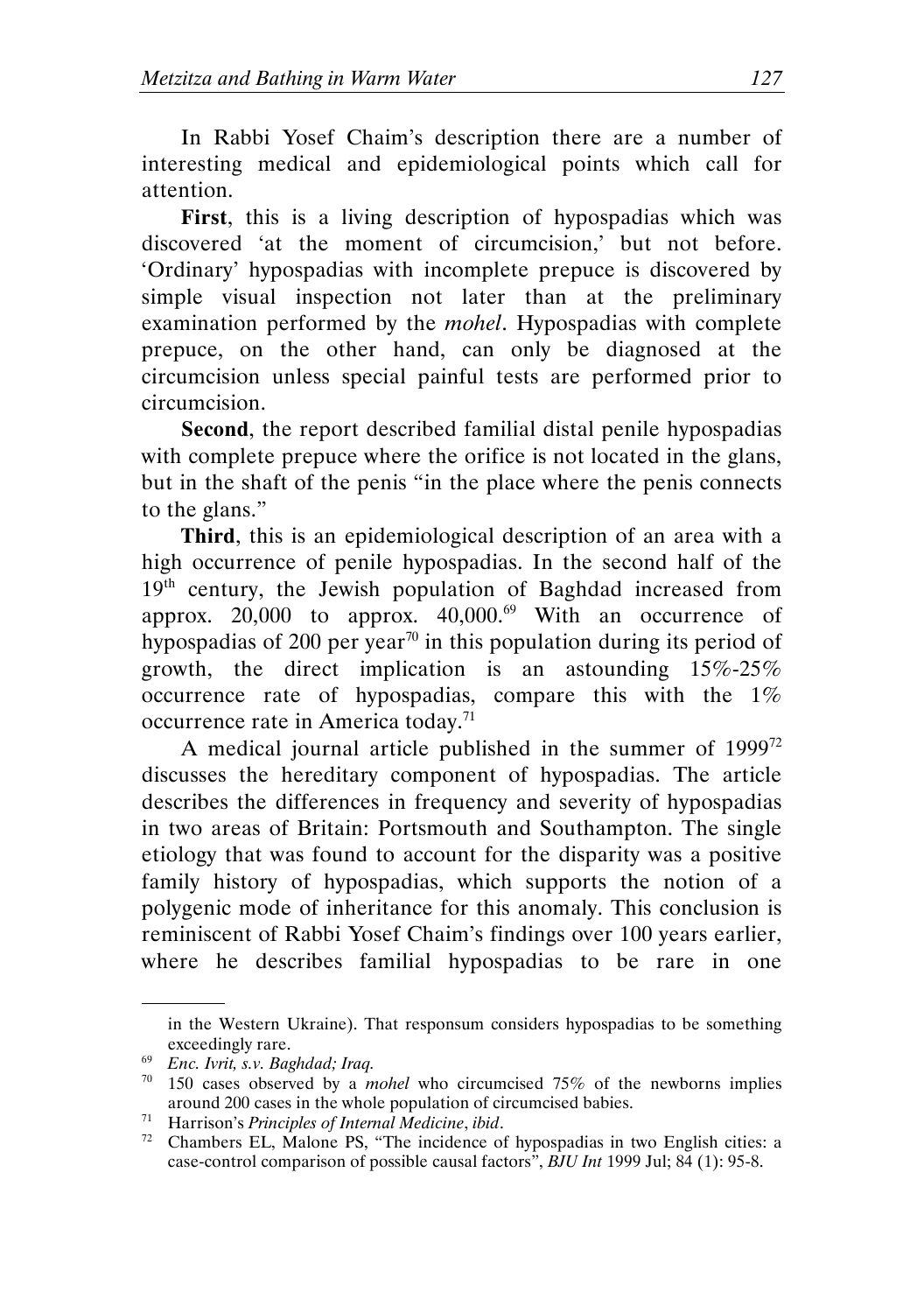geographic location (Western Ukraine) and much more common in another (Babylonia).

The high incidence of penile hypospadias with a complete foreskin in Babylonia not only provides a very convincing explanation for the approach of Maimonides: "In a place where the practice is to bath a newborn, one ought bathe him before and after the circumcision [even] on Shabbat … because of the danger to the child", but it also clarifies the motive behind the decisiveness of the ruling of the Babylonian Talmud:<sup>73</sup> "The *halacha* is in accord with Rabbi Elazar ben Azarya in respect to both hot water heated on Shabbat and hot water heated before Shabbat, whether for bathing the whole body or for bathing the area of circumcision, because [not bathing him] it is dangerous for him."

Similarly we find Iraqi Rabbis quoted in the Palestinian Talmud: "Rabbi Yosi bar Bon in the name of 'the Rabbis from over there' said that one heats water for the circumcised baby on Shabbat." This opinion is based on the fact that in locations where there is a high incidence of newborns with penile hypospadias with complete prepuce there is a distinct danger that the hypospadias will not be identified until after the circumcision. Without prophylactically treating all newborns by soaking in warm water there would be a reasonable probability of developing necrosis of the glans in some of the circumcised babies.

In other words, one might say that Rabbi Yosef Chaim, the Ben Ish Chai, together with the testimony of Dr. Gonen have given us the key to unlocking the mysteries of the laws governing bathing in warm water as presented above in sections 7-10.

#### XV. Post-Circumcision Hypoxia in Israel

.

It is important to emphasise that spontaneous hypoxia of the glans following circumcision, even if it is to be expected more often in babies with penile hypospadias, is not unique to such babies. Arterial blood supply to the tissues of the penis is not consistent throughout the population. Angiographic imaging of the pudendal artery, which supplies blood to the penile arteries, has shown a wide

<sup>73</sup> R. Abbahu in the name of R. Yochanan. Further discussion is beyond the scope of this article.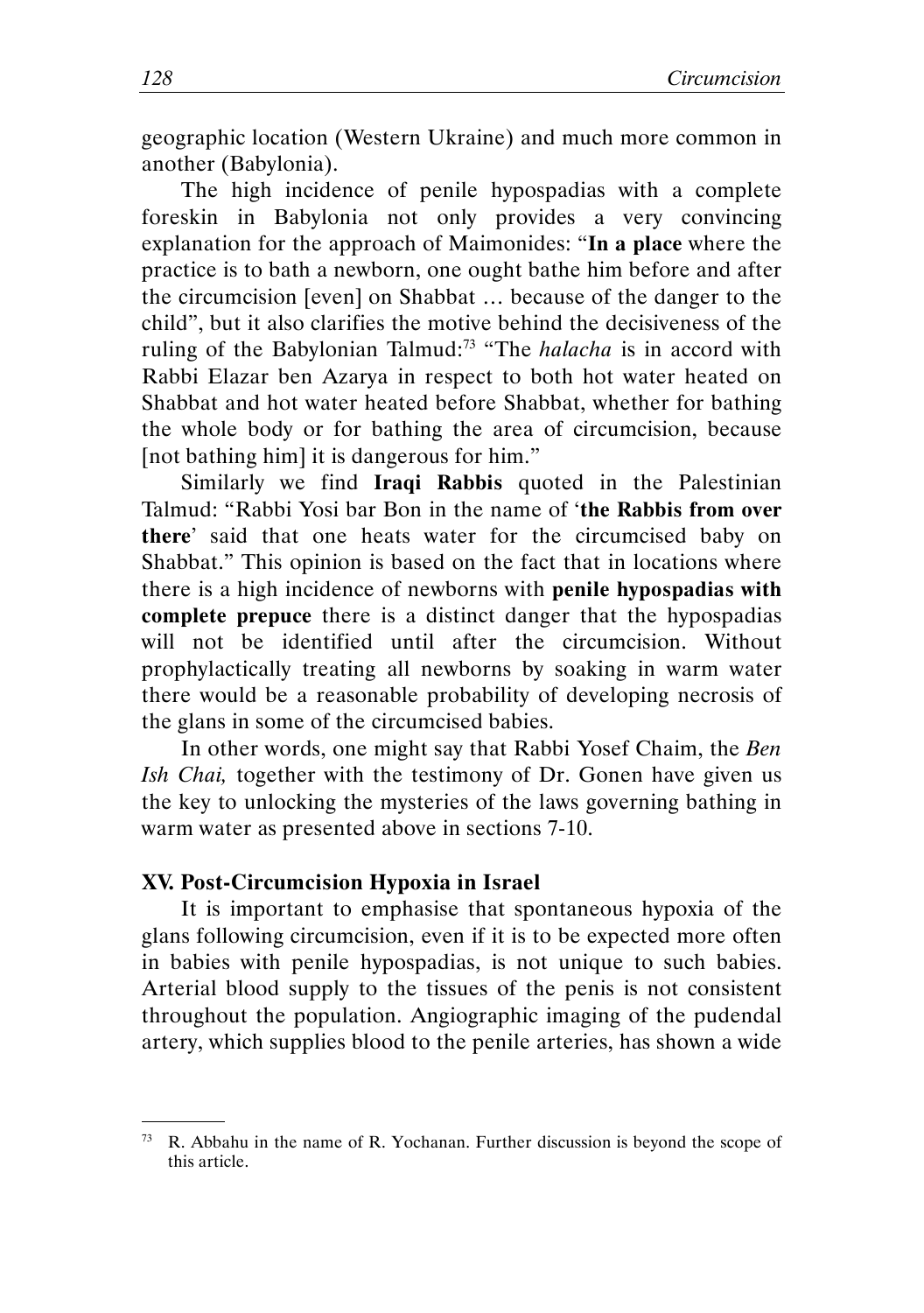.

variation in the distribution of the penile arteries in normal men.<sup>74</sup> Certain variations in such distribution can alter the scope of potential alternate paths in blood supply to the glans, which can also put some males at higher risk for post-circumcision hypoxia.

Therefore, even these "normal" males can end up developing spontaneous post-circumcision hypoxia of the glans, which supports the medical indication for bathing all circumcised males in warm water, as explained above.

Medical knowledge regarding hypoxia following circumcision exists, as stated above, in the halachic literature. Most of this knowledge is still lacking in contemporary medical literature. This results in omitting this important information when physicians provide medical training for *mohalim*.<sup>75</sup> Further, there are even many traditionally trained *mohalim* who have never been briefed on the subject of soaking in warm water as a prophylactic treatment for post-circumcision hypoxia.<sup>76</sup> The inevitable result is the relatively rare phenomenon of hypoxia following circumcision. Such hypoxia could have been prevented by soaking the babies in warm water in accord with the ruling of the Mishna and the Babylonian Talmud.

During the last decade there have been in Israel a number of cases of necrosis of the glans at 3-10 days after circumcision. In all these cases the circumcision was performed by highly experienced mohalim. Careful study of these cases indicates a high probability that they were caused by post-circumcision hypoxia. Such hypoxia could have been prevented by soaking the babies in warm water after the circumcision and on the third day following. Surely soaking in warm water immediately upon discovery of the initial symptoms of hypoxia could have prevented the development of

<sup>74</sup> Bennett Alan H., Impotence – Diagnosis & Management of Erectile Dysfunction, W.B. Saunders Co., Philadelphia, 1994, p. 21.

<sup>75</sup> On 14 Sivan 5737 (1977) a national conference of mohalim took place at Shaare Zedek Medical Centre in Jerusalem. The conference was organised by The Schlesinger Institute for Medical-Halachic Research in conjunction with the Interministerial Committee for Supervising Mohalim at the Chief Rabbinate. A summary of the medical lectures was published in a special booklet edited by Dr. Avraham Steinberg and published by the Schlesinger Institute. This material was reprinted in Sefer Assia 3:355-392.

 $76$  Although the practice in Europe generally follows opinion of R. Moshe Isserles, Rabbi Tsvi Binyamin Auerbach from Frankfurt a.M. wrote in his Brit Avraham (page 89; publ. Frankfurt, 1880) that 'we do not customarily bathe the child before or after circumcision'(!)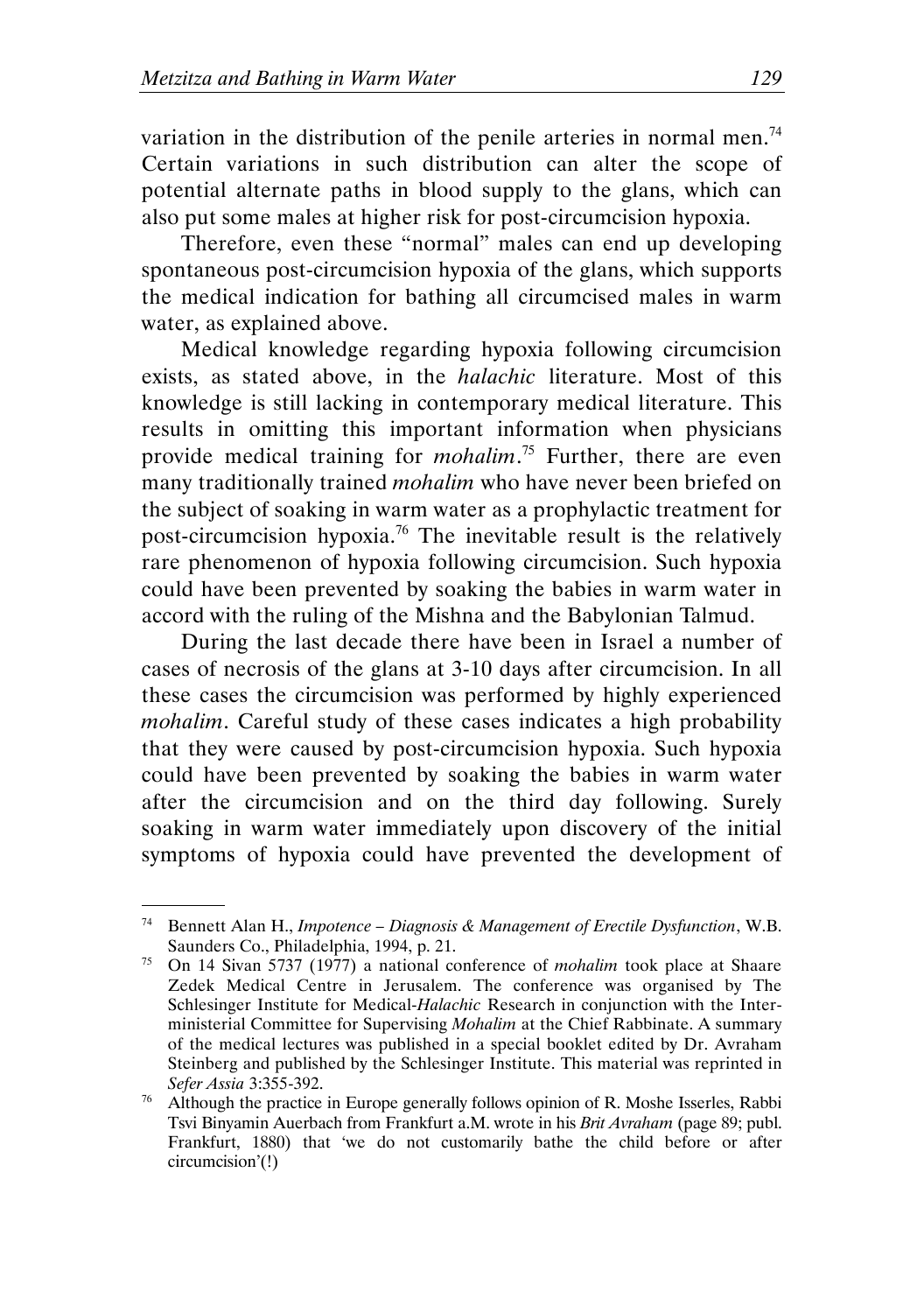necrosis. But lack of knowledge, both on the part of the physicians who examined the babies and by the *mohalim*, impeded the correct medical treatment in these cases.

#### XVI. Erroneous Medical Reports

A review of the medical reports submitted to the courts for these previously mentioned cases shows their explanations are insufficient. It seems that the physicians who wrote the opinions are not adequately familiar with spontaneous post-circumcision hypoxia. As a result, they attempted to assemble various medical explanations for its occurrence, which might politely be called unconvincing.

Let us consider two characteristic cases:

Case one: D., the son of couple A, was circumcised on the afternoon of the eighth day, 25 January 1992, falling on a Shabbat. Later that day the mohel called and asked whether all was well and whether the baby was urinating. The following day the *mohel* visited and removed the bandage. Mrs. A., the baby's mother, remembers that when the bandage was removed the penis looked 'normal and pink.' At least six or seven hours later, the colour of the penis changed and the change became more pronounced the next day. Two days after the circumcision the staff at the municipal infantcare center referred the mother to a peadiatrician who in turn referred the baby to a hospital. One more day passed until the baby was brought to the hospital. Even in the hospital they apparently failed to soak the baby in warm water. The day following his admission to the hospital, the tip of the glans was already black. Ten days later, the black portion of the glans was sloughed off. $^{77}$ 

Criminal charges(!) were based, in part, on the expert opinion of Dr. A.A., a plastic surgeon from the central part of Israel. His opinion was based on an interview with the parents, an examination of the baby a year and a half after the circumcision, and four documents: the birth report, the patient's admission form, discharge form, and the referral written to the plastic surgery clinic. In analysing the factors for the sloughing off of the glans, he wrote<sup>78</sup>

<sup>77</sup> Source: Magistrates Court in Tel Aviv-Yafo, Criminal Case 4463/96, State of Israel v. Triki, Joseph, decision as of 15 July 1997, pp. 4-5.

<sup>78</sup> Dr A.A., page 2 of the medical opinion dated 22 February 1994.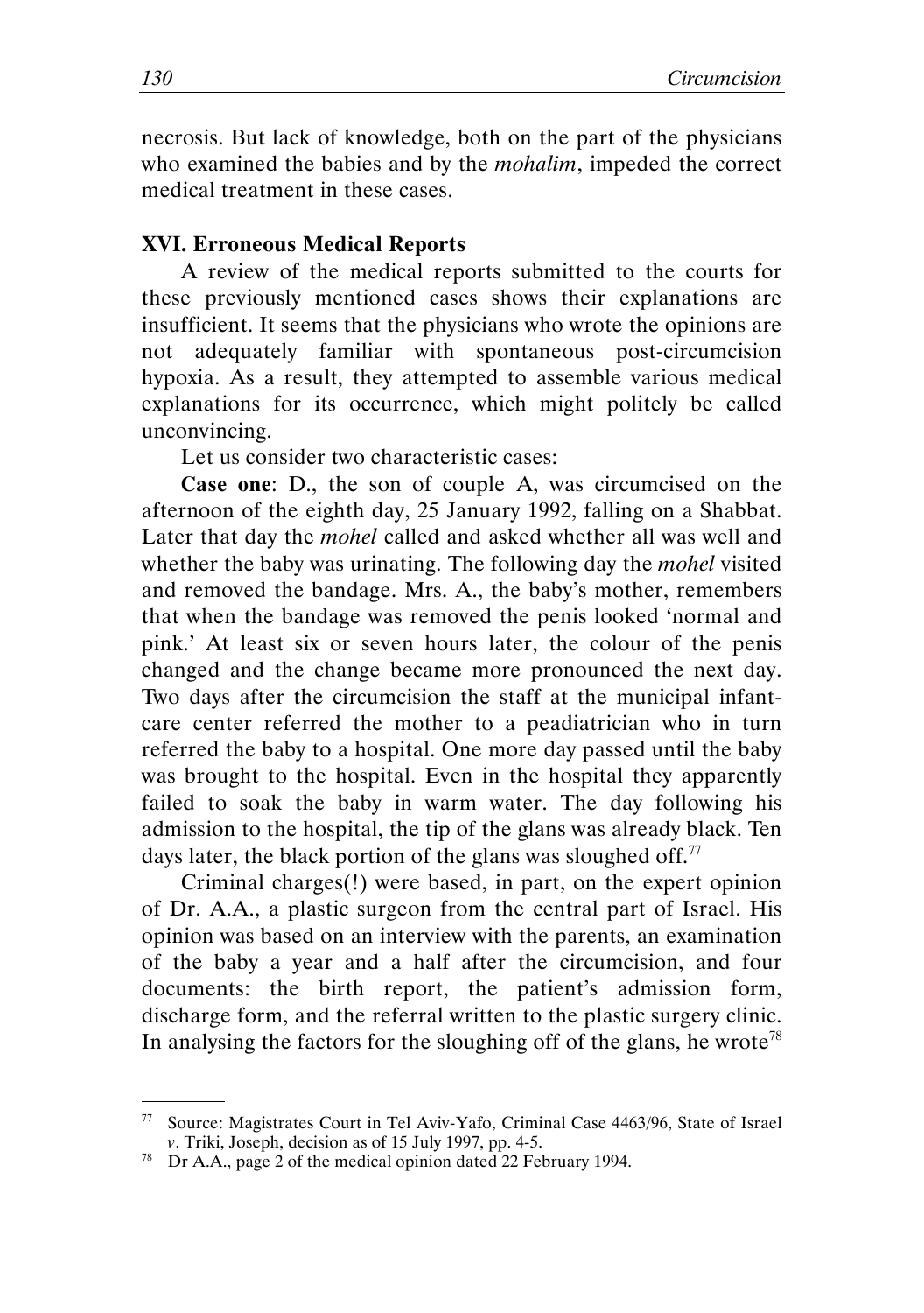that: "it seems the cause is concealed within one of two possibilities:

- 1. Excision of part of the glans during the circumcision and subsequent necrosis of the rest.
- 2. Bandaging after the circumcision caused pressure which impeded the blood supply to the tip of the penis, resulting in the development of necrosis.

In my opinion, the second reason is more likely."

In light of the agreed data in this case, it is clear that neither of the two reasons are acceptable. Both the mohel and the mother testified that after removing the bandage on the day after the circumcision 'the penis looked "normal and pink."<sup>79</sup> It is also agreed that the infant urinated without difficulty or discomfort. It is further agreed that the change in the skin colour of the glans did not occur when the glans was bandaged, but rather many hours later. Therefore, neither of the two proposed reasons is at all likely. They were certainly proposed in only out of the doctor's lack of awareness of any better explanation.

It seems to us that the data quoted above regarding the phenomenon of "spontaneous post-circumcision hypoxia" clearly explain both the phenomenon itself, the methods of prophylaxis, and the required preliminary medical treatment.

Case two: This case was brought as a civil lawsuit in Jerusalem.<sup>80</sup> Baby R.A. was circumcised on the eighth day, on a Sunday afternoon before the beginning of the Festival of Shavuot, on 15 May 1994. It is agreed that he was examined around one half hour later by the *mohel* who changed the bandage. The baby urinated without problem and without any signs of discomfort. Being familiar with the traditions of the *Shulchan Aruch*, the *mohel* did not instruct the parents to bathe the baby in warm water. The mohel removed the bandage on the evening following the festival, and examined the baby again on Tuesday evening. The last examination was performed by the mohel on Wednesday night, three days after the circumcision. At that examination the mohel saw the beginning of blackening of the glans. $81$  The baby was

 $79$  Decision of the court, *ibid*.

<sup>80</sup> Civil Case 001013/96 in the Jerusalem district court.

<sup>&</sup>lt;sup>81</sup> The Court heard contradictory testimony regarding the question whether the blackening was first observed at this examination or earlier.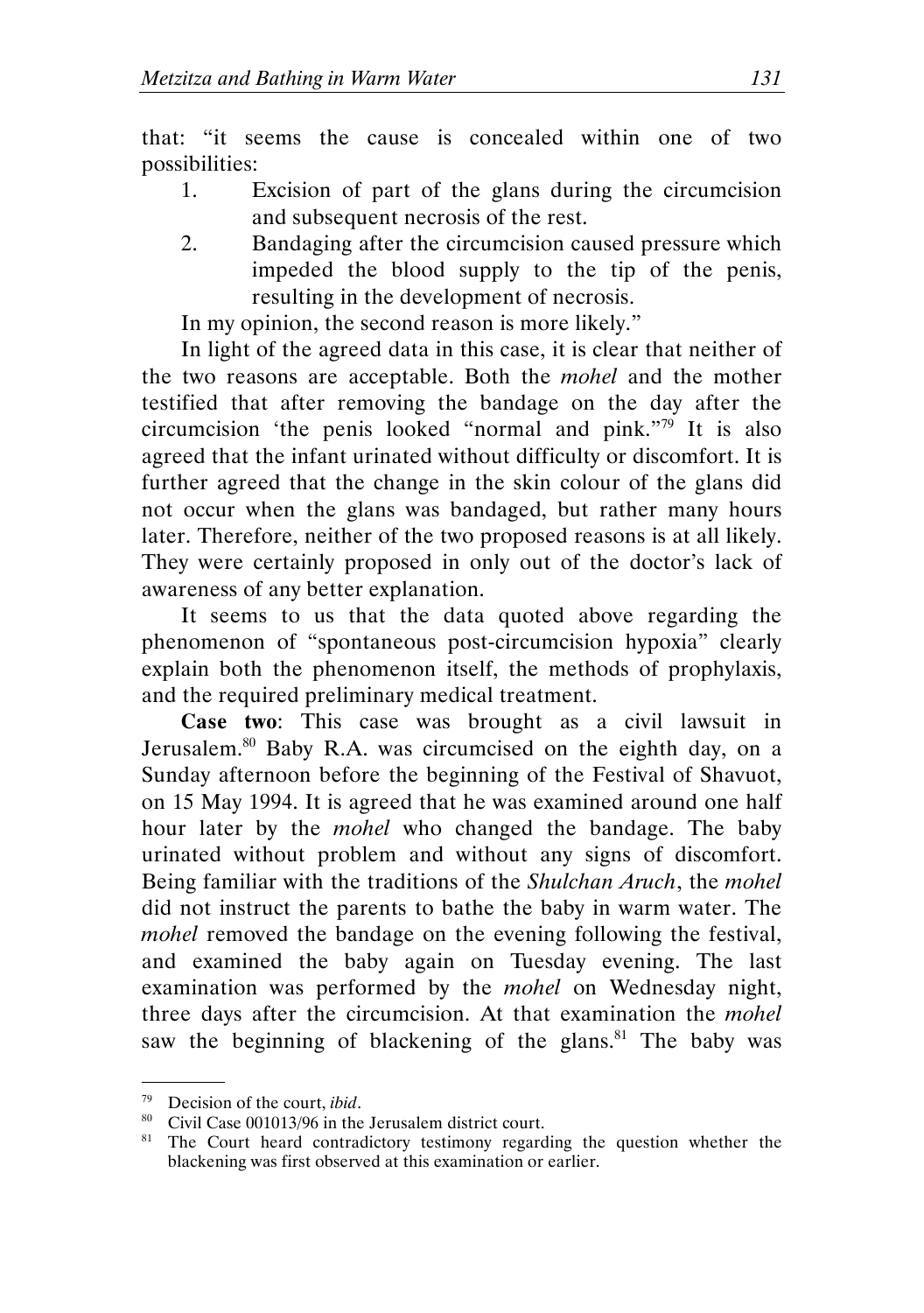brought to emergency room after another day and a half, on Friday morning. At that time he was diagnosed as suffering from dry gangrene of the glans and was sent home without any further treatment and without any recommendation of bathing in warm water. After one more day, when the condition of the penis deteriorated further, the baby was rushed again to hospital, treated with a broad spectrum antibiotic. After several hours, the distal end of his penis sloughed off.

The baby's parents sued the *mohel* for civil damages, claiming that tight bandaging on the day of the circumcision had caused the necrosis. Expert medical testimony which was appended to the lawsuit and supported the parents' claim had to deal with the fact that after the circumcision and prior to removal of the bandage the infant urinated normally and without any symptoms of distress. Such urination has never been described, and probably is impossible, if the bandage is tight enough to prevent an arterial blood flow. The court also received contradictory evidence and documents regarding the infant's penile hypospadias<sup>82</sup> hidden by a complete foreskin.

Dr. A.L., an urologist from central Israel, was called as a witness by the plaintiff. In his opinion he wrote:

"Necrosis of the penis is caused when the blood supply is compromised. A number of conditions are liable to cause this, including severe trauma, major infection, and pressure. In this case there is no documentation pointing to any cause which might have caused an acute impediment in the blood supply to the penis except for the pressure of the bandage which had been applied to stop bleeding."

Dr. A.L. did not deal with the fact that there was no evidence of excessive pressure in the bandage and that the infant urinated without any symptoms of distress over an entire day whilst it was so bandaged. From Dr A.L.'s testimony, it seems as though he was unfamiliar with the data described in the previous sections regarding the phenomenon of "spontaneous post-circumcision hypoxia." This data can indeed give a very good explanation for

 $82$  From the end of the 1980s, the medical literature has recognized the existence of penile hypospadias (on the ventral aspect of the penis) with a fully-formed foreskin. For an example, see: Hatch DA, Maizels M, Zaontz MR, Firlit CF, Hypospadias hidden by a complete prepuce, *Surg Gynecol Obstet* 1989 Sep;169(3):233-4.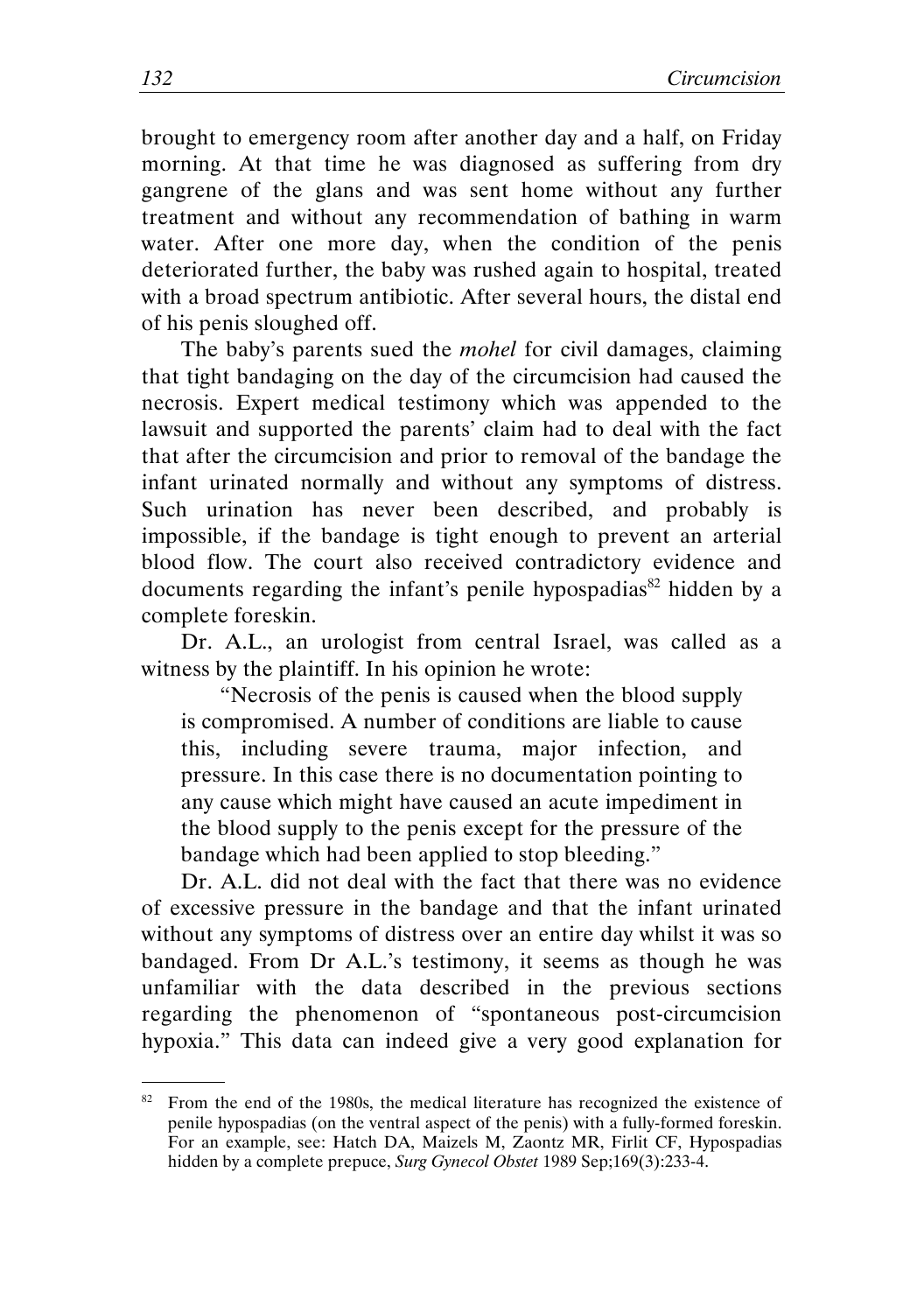how this baby's hypoxia occurred. In addition, they give the necessary preventative measures and medical care that should have been administered.

Dr. Y.L from Jerusalem is a general surgeon and urological surgeon who also contributed his opinion for the plaintiffs. He too was unfamiliar with the phenomenon of "spontaneous postcircumcision hypoxia," and as a result he was compelled to link the necrosis to the tightness of the bandage, despite the fact that the baby urinated without complication and without any signs of discomfort. In addressing the conflicting testimonies over whether the baby was actually suffering from hypospadias, he referred to  $83$  a Paediatric Urology article from 1991, which did not find "any reference to significant impediment in blood supply to the glans in cases of hypospadias."

Taking into account that the medical literature did not report its first case of defective glans blood supply until 1995, Dr. Y.L.'s cited article was simply not current enough. This is why Dr. I.H., an expert urologist from London who submitted his opinion for the defendants, wrote that newborns with hypospadias can have significant disruption in glanular blood supply. His claims relied on anatomical changes in hypospadias as well as on an up-to-date opinion (1998) of a well-known British specialists in paediatric urology in Britain leading to the conclusion, that there is indeed a possibility of significant impediment to the blood supply to the glans in newborns suffering from hypospadias.

Further, in light of the lessons learned in the history of medicine and from the development of medical science in the field of circumcision, one might expect that several more years might be required until data currently to be found only in the religious literature of mohalim find their way into medical literature. This has indeed come to pass, as indicated in section 3-5 above.<sup>84</sup>

<sup>83</sup> In an undated complementary opinion from January, 1999.

<sup>&</sup>lt;sup>84</sup> The first study dealing with topic of the anatomical anomalies in hypospadias was first published in the fall of 1998. See: Baskin LS. Erol A. Li YW. Cunha GR. Anatomical studies of hypospadias. Journal of Urology. 160(3 Pt 2):1108-15. The investigators used a hypospadic penis from a fetus aborted in week 33 to prepare histological slides. They compared their findings to aborted fetuses with "normal" penises. The conclusions of the study were: "The most striking difference between the normal and hypospadic penis is the abnormal urethra and glans with respect to vascularity." This stems from the fundamental difference between a hypospadic penis and a normal penis: the vascular supply of the glans (ibid, page 1112). The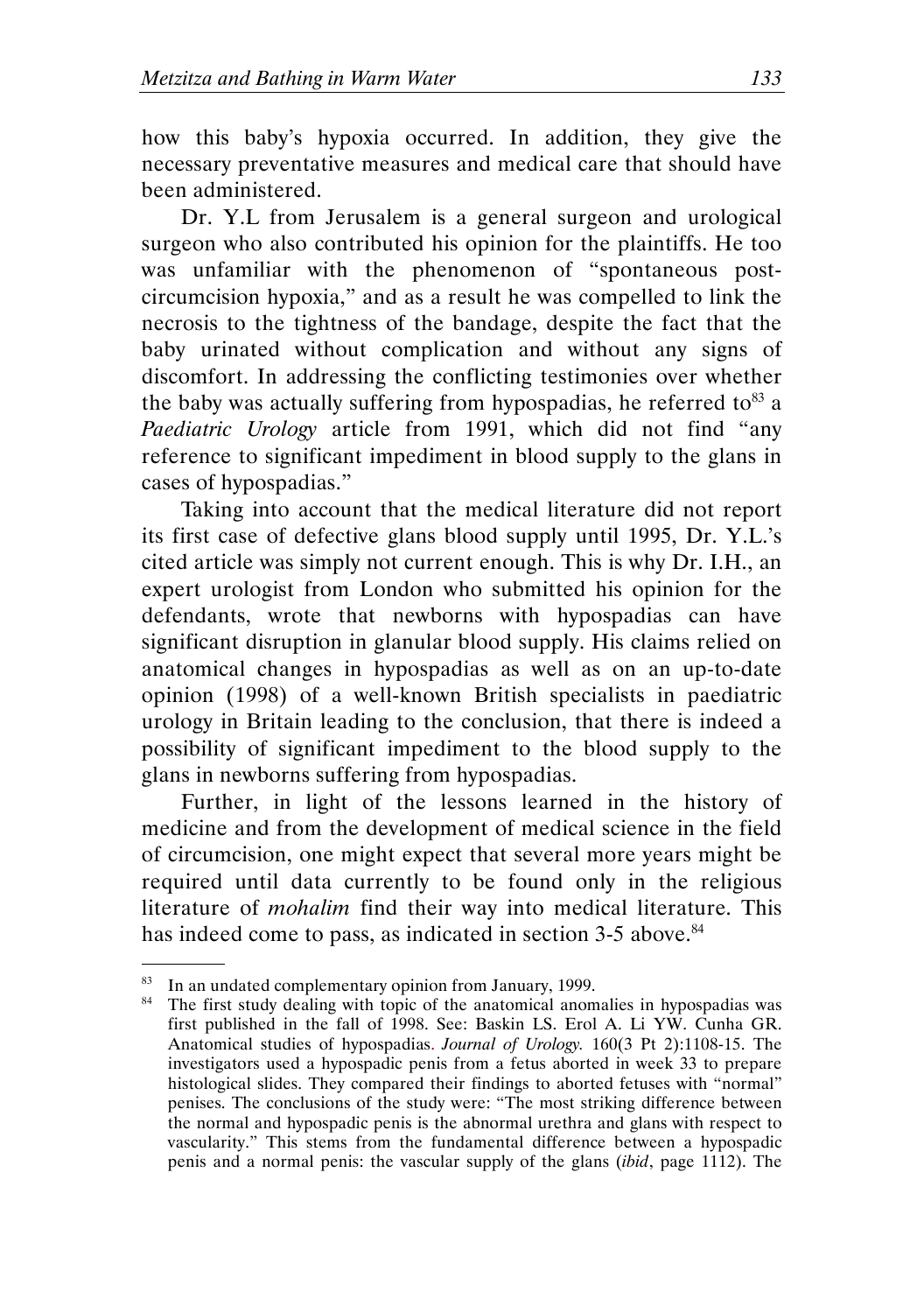One factor which may accelerate this important process is the medical and technical expertise of experienced physicians who are well-trained in the *halachic* performance of *Brit Milah* on newborns. They have the means to play a key role in advancing this process due to their expert training in modern medicine combined with a depth of knowledge of the *halachic* works dealing with *Brit Milah*. Dr. Gonen's testimony is thus not simply a routine legal document. It is rather the first medical source to mention the existence of and initial treatment of "spontaneous post-circumcision hypoxia," a phenomenon more common amongst newborns with penile hypospadias, but which also happens in lesser incidence to normal newborns.

#### XVII. The Legal Significance

.

Jurists dealing with these matters require more than superficial popular knowledge. Special training in medicine, halacha, and law must be offered in order to enable deeper understanding of medical topics which arise in courts of law. We would not be surprised if in the future someone who is ignorant of proper understanding and who nevertheless presents to the court complicated medical matters might be guilty of professional malpractice.

Experience has shown that courts of law view themselves as possessing authority over those who appear before them. Unfortunately, the courts do not always possess the tools required to decide cases subject to professional controversy. It is natural in such cases that witnesses fail to disclose their limitations to the court. This requires that the court exercise caution and employ their common sense, which should in some measure enable them to determine existing professional limitations. This is all the more so when legal deliberations take place at the same time that medical science is developing in the area under deliberation, and a decision must be taken before a professional international consensus can be ascertained.

Progress in medical science touching upon "spontaneous postcircumcision hypoxia of the glans" is a current example of

article concludes with a declaration for the need to broaden the medical knowledge which is clearly lacking in this area, which will lead to better strategies of care for hypospadias.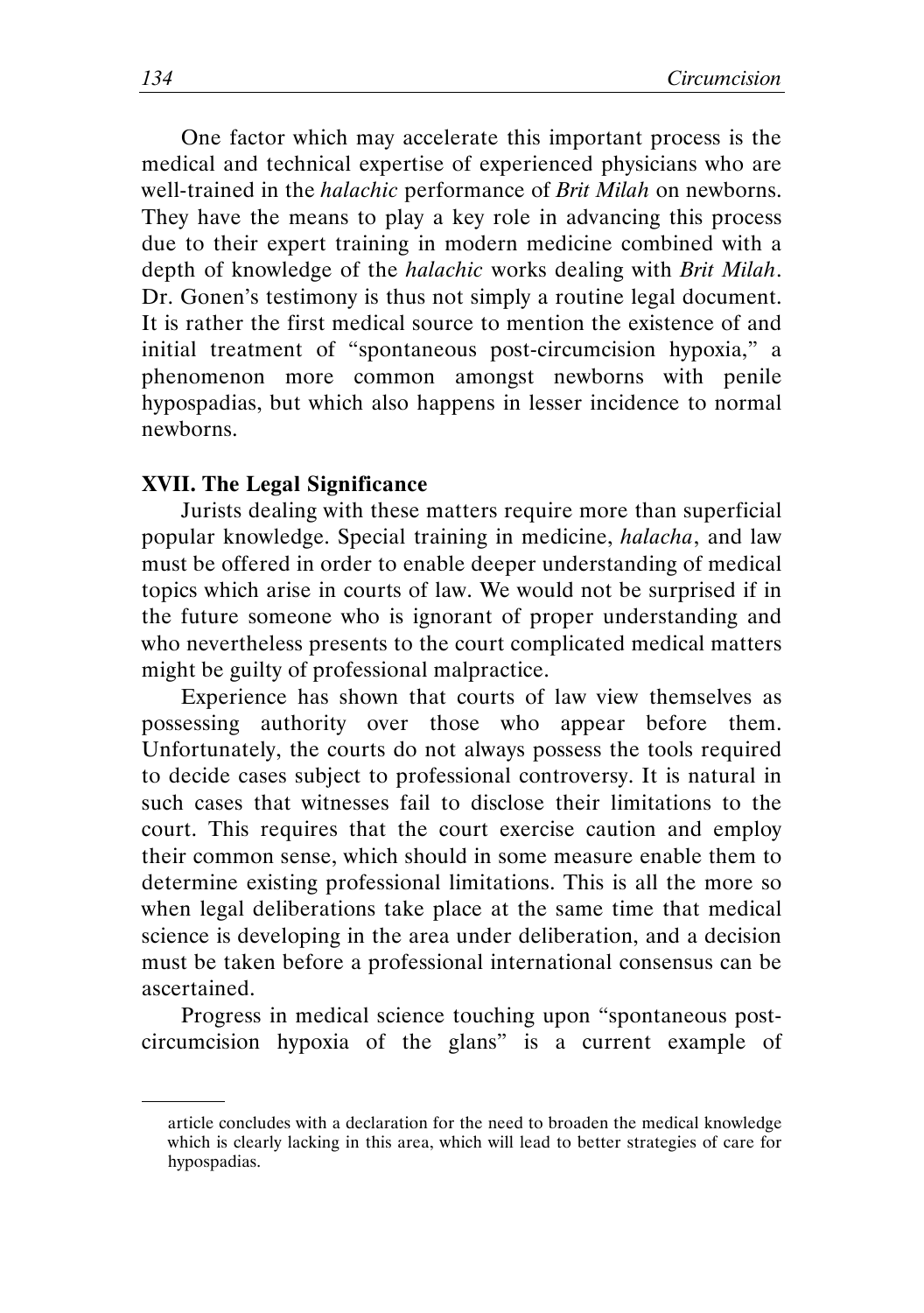erroneous opinion expressed by expert witnesses and consequent perversion of justice.

#### XVIII. The Medico-Halachic Significance

I have spoken with a number of experienced mohalim, among them the last mentioned *mohel*. They had been trained by their teachers to perform a circumcision according to the Rabbi Yosef Karo, the author of the Shulchan Aruch. Therefore, they did not learn about bathing the baby in warm water after circumcision even on weekdays. Pursuant to my recommendation they have begun to instruct parents of circumcised babies to bathe them in warm water beginning the day after the circumcision. They all report that since instituting this bathing, the circumcised baby's penis was healing significantly faster.

Israel has attracted Jews from all over the world, both from places and families where bathing in hot water is vital in preventing danger and from places where such danger is rare. In light of the clinical experience which has accrued in this area, it seems to me that in the State of Israel we are obligated to insist on bathing in warm water after every circumcision. Similarly, when training mohalim, it would be proper to teach them this medico-halachic subject and the practical ramifications which flow from it.

#### XIX. The Solution of the Mystery of Metzitza: Why Metzitza was Instituted

Immediately after incising or injuring an artery, the arterial walls contract and occlude, or at least reduce, continued flow of blood. The constriction is caused in part by a nervous reflex and principally by a local reaction of the smooth muscle layer of the artery. This apparently leads to induction of an action potential (resulting in contraction) that can travel along several centimetres of the arterial wall.<sup>85</sup> Excising the prepuce can, therefore, cause a temporary occlusion in the dorsal arteries as a result of the localised reaction to the incision of the arterioles of the prepuce as these branch off of the dorsal arteries.<sup>86</sup>

 <sup>.</sup> 85 Guyton A.C., Textbook of Medical Physiology, 5<sup>th</sup> edition, (W.B. Saunders Co., Philadelphia, 1976), p. 99.

<sup>&</sup>lt;sup>86</sup> See section 12 for a discussion of the penile blood supply.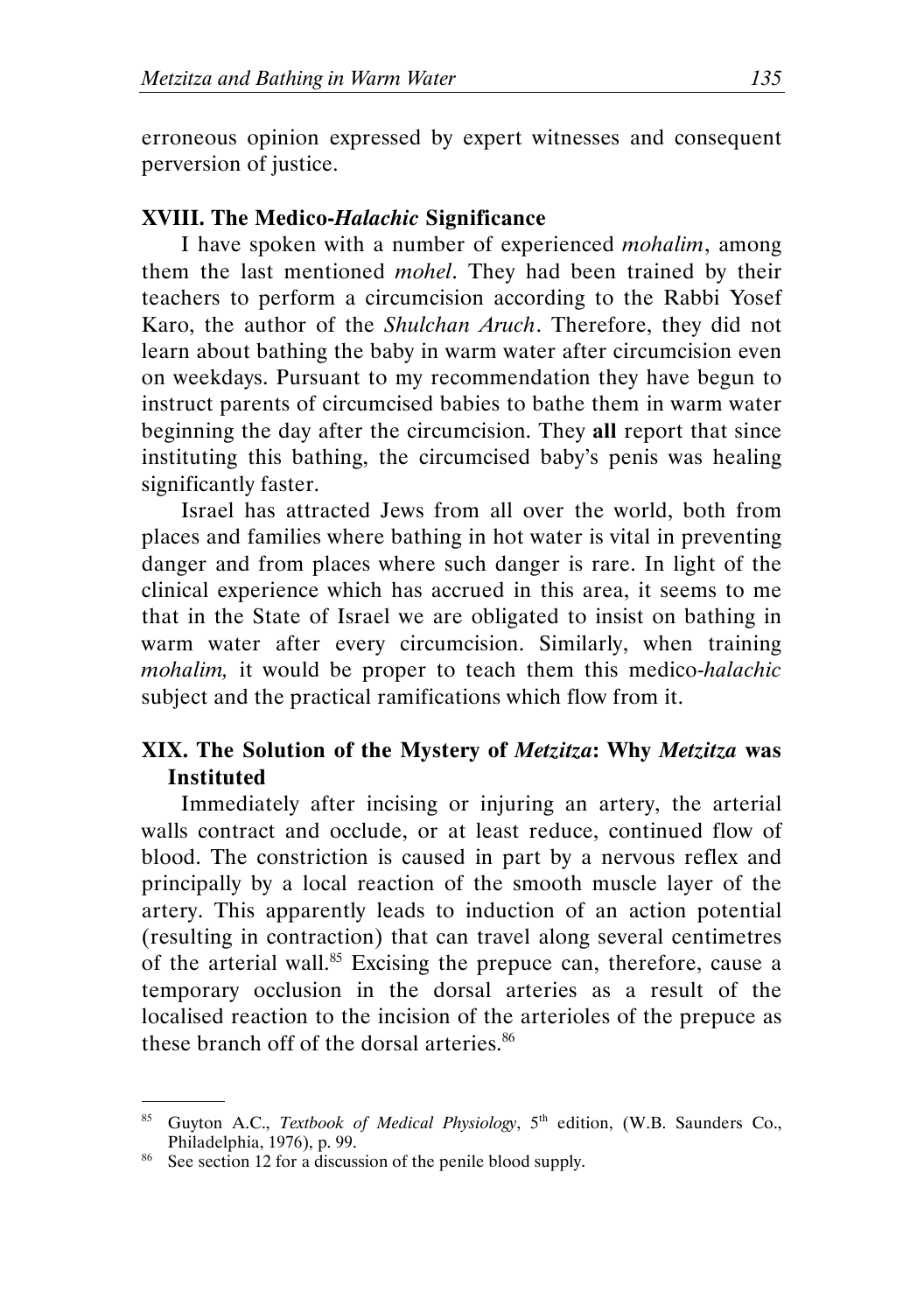This transient arterial occlusion caused by muscle contraction continues to develop into a more enduring blockage as the hindered and stationary blood begins to clot. The primary stage in the pathological process is hypoxia which can easily be identified by simple visual inspection of the glans without any need to be familiar with the knowledge of modern medicine. Only an immediate resolution of that occlusion can stymie the local process of coagulation, which can turn the transiently occluded artery into a permanently blocked artery. Indeed, were this artery to become fully obstructed and no longer supply the glans with blood, it would generally have no effect on the alternative blood supply of the glans, which comes from the well-protected and padded urethral arteries. However, in those instances where a congenital anomaly affects the urethral arteries, a transient blockage of the dorsal arteries can cause severe hypoxia of the glans. If the arterial obstruction becomes more permanent, the baby may lose his glans and it may even become a life-threatening situation.

Performing metzitza immediately after circumcision, on the other hand, lowers the internal pressure within the tissues and blood vessels of the glans, thus raising the pressure gradient between the blood vessels at the base of the penis and blood vessels at its distal end – the glans as well as the excised arterioles of the prepuce which branch off of the dorsal arteries.

 This increase in pressure gradient (by a factor of 4 to 6!) can resolve an acute temporary occlusion and restore blood flow to the glans, thus significantly reducing both the danger of immediate, acute hypoxia and the danger of developing a permanent obstruction by means of coagulation.

The indication that the temporary occlusion has been resolved is that "the blood in the further reaches  $($  = the proximal dorsal artery) will be extracted" as Maimonides has stated.<sup>87</sup>

It is therefore clear that the claim of the Sages and the halachic authorities that Metzitza can prevent danger to the baby is in exact agreement with the most up-to-date medical science. Metzitza, like bathing in warm water, plays an important role in minimising the risks associated with circumcision. Today we understand the mechanisms by which these halachot accomplish their purpose. This

 <sup>.</sup> <sup>87</sup> Hilchot Milah, chapter 2.